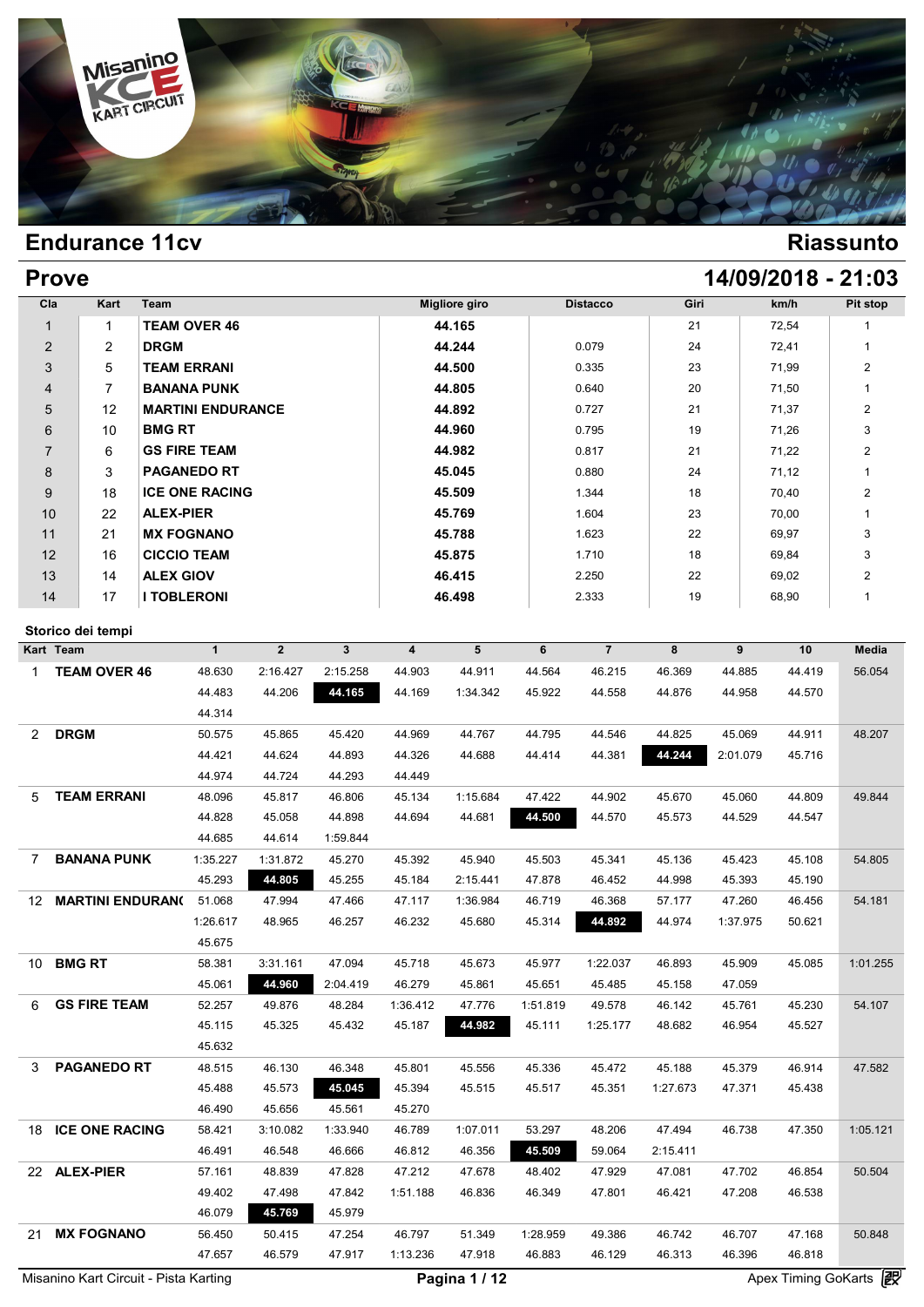

|     | Kart Team          |          | $\overline{2}$ | 3        | 4      | 5        | 6        |        | 8      | 9        | 10     | Media    |
|-----|--------------------|----------|----------------|----------|--------|----------|----------|--------|--------|----------|--------|----------|
|     |                    | 45.801   | 45.788         |          |        |          |          |        |        |          |        |          |
| 16. | <b>CICCIO TEAM</b> | 2:28.833 | 2:26.989       | 47.218   | 48.085 | 47.186   | 1:16.635 | 48.825 | 46.585 | 47.212   | 49.173 | 1:03.763 |
|     |                    | 1:11.938 | 48.200         | 57.988   | 47.066 | 1:15.981 | 47.816   | 46.136 | 45.875 |          |        |          |
| 14  | <b>ALEX GIOV</b>   | 52.454   | 50.978         | 50.146   | 48.026 | 48.733   | 47.245   | 47.157 | 50.671 | 1:32.904 | 49.173 | 51.852   |
|     |                    | 47.517   | 47.533         | 47.769   | 46.815 | 46.822   | 47.206   | 47.058 | 47.208 | 1:23.760 | 48.388 |          |
|     |                    | 46.415   | 46.778         |          |        |          |          |        |        |          |        |          |
| 17  | <b>TOBLERONI</b>   | 55.467   | 48.713         | 3:12.159 | 47.025 | 47.658   | 47.243   | 47.453 | 47.331 | 46.674   | 46.632 | 59.510   |
|     |                    | 46.498   | 47.408         | 2:06.544 | 48.127 | 47.080   | 47.302   | 47.370 | 47.267 | 46.750   |        |          |
|     |                    |          |                |          |        |          |          |        |        |          |        |          |

## **Qualifiche 14/09/2018 - 21:24**

| Cla            | Kart            | Team                     | <b>Migliore giro</b> | <b>Distacco</b> | Giri            | km/h  | Pit stop |
|----------------|-----------------|--------------------------|----------------------|-----------------|-----------------|-------|----------|
| 1              | 1               | <b>TEAM OVER 46</b>      | 44.013               |                 | 11              | 72,79 |          |
| $\overline{2}$ | 5               | <b>TEAM ERRANI</b>       | 44.414               | 0.401           | 11              | 72,13 |          |
| 3              | 6               | <b>GS FIRE TEAM</b>      | 44.467               | 0.454           | 9               | 72,05 |          |
| $\overline{4}$ | $\overline{2}$  | <b>DRGM</b>              | 44.472               | 0.459           | 10              | 72,04 |          |
| 5              | 10 <sup>1</sup> | <b>BMG RT</b>            | 44.613               | 0.600           | 11              | 71,81 |          |
| 6              | $\overline{7}$  | <b>BANANA PUNK</b>       | 44.675               | 0.662           | 10 <sup>1</sup> | 71,71 |          |
| $\overline{7}$ | 16              | <b>CICCIO TEAM</b>       | 44.897               | 0.884           | 10 <sup>1</sup> | 71,36 |          |
| 8              | 3               | <b>PAGANEDO RT</b>       | 44.933               | 0.920           | 12              | 71,30 |          |
| 9              | 12              | <b>MARTINI ENDURANCE</b> | 44.951               | 0.938           | 9               | 71,27 |          |
| 10             | 22              | <b>ALEX-PIER</b>         | 45.326               | 1.313           | 9               | 70,68 |          |
| 11             | 18              | <b>ICE ONE RACING</b>    | 45.442               | 1.429           | 10 <sup>1</sup> | 70,50 |          |
| 12             | 14              | <b>ALEX GIOV</b>         | 45.502               | 1.489           | 10 <sup>1</sup> | 70,41 |          |
| 13             | 17              | <b>I TOBLERONI</b>       | 46.139               | 2.126           | 10 <sup>1</sup> | 69,44 |          |
| 14             | 21              | <b>MX FOGNANO</b>        | 47.385               | 3.372           |                 | 67,61 |          |

### **Storico dei tempi**

|                | Storico dei tempi       |              |                |        |                         |          |          |                |        |        |        |              |
|----------------|-------------------------|--------------|----------------|--------|-------------------------|----------|----------|----------------|--------|--------|--------|--------------|
|                | <b>Kart Team</b>        | $\mathbf{1}$ | $\overline{2}$ | 3      | $\overline{\mathbf{4}}$ | 5        | 6        | $\overline{7}$ | 8      | 9      | 10     | <b>Media</b> |
|                | <b>TEAM OVER 46</b>     | 44.337       | 44.354         | 44.536 | 5:12.944                | 4:25.635 | 44.141   | 44.013         | 44.160 | 44.146 | 44.203 | 1:28.988     |
|                |                         | 46.406       |                |        |                         |          |          |                |        |        |        |              |
| 5.             | <b>TEAM ERRANI</b>      | 44.433       | 44.891         | 45.833 | 4:36.405                | 4:32.288 | 46.472   | 44.414         | 44.468 | 44.513 | 44.511 | 1:26.608     |
|                |                         | 44.462       |                |        |                         |          |          |                |        |        |        |              |
| 6              | <b>GS FIRE TEAM</b>     | 45.052       | 45.064         | 46.401 | 9:44.615                | 45.315   | 45.389   | 45.045         | 44.468 | 44.467 |        | 1:45.090     |
| 2              | <b>DRGM</b>             | 44.700       | 44.555         | 44.526 | 4:55.063                | 4:29.560 | 54.778   | 55.599         | 47.580 | 45.287 | 44.472 | 1:34.612     |
| 10             | <b>BMG RT</b>           | 44.932       | 45.437         | 46.489 | 4:33.367                | 4:35.566 | 44.613   | 44.735         | 45.991 | 44.974 | 44.682 | 1:26.928     |
|                |                         | 45.426       |                |        |                         |          |          |                |        |        |        |              |
| $\overline{7}$ | <b>BANANA PUNK</b>      | 45.331       | 45.187         | 44.873 | 9:20.523                | 45.326   | 44.719   | 44.675         | 44.750 | 44.769 | 44.871 | 1:36.502     |
| 16             | <b>CICCIO TEAM</b>      | 45.310       | 45.373         | 45.694 | 9:04.446                | 46.744   | 47.306   | 45.114         | 44.916 | 44.897 | 46.074 | 1:35.587     |
| 3              | <b>PAGANEDO RT</b>      | 45.323       | 45.230         | 45.431 | 45.361                  | 4:33.700 | 4:32.253 | 45.008         | 45.085 | 44.999 | 45.410 | 1:23.182     |
|                |                         | 44.933       | 45.456         |        |                         |          |          |                |        |        |        |              |
| 12             | <b>MARTINI ENDURANO</b> | 45.408       | 45.555         | 45.589 | 9:50.255                | 45.551   | 47.106   | 45.449         | 44.951 | 45.007 |        | 1:46.096     |
| 22             | <b>ALEX-PIER</b>        | 45.960       | 45.834         | 46.082 | 9:55.652                | 45.539   | 45.781   | 45.326         | 45.821 | 45.704 |        | 1:46.855     |
| 18             | <b>ICE ONE RACING</b>   | 46.950       | 46.504         | 47.813 | 46.147                  | 9:26.277 | 45.781   | 46.256         | 45.598 | 45.442 | 46.603 | 1:38.337     |
| 14             | <b>ALEX GIOV</b>        | 45.683       | 46.168         | 46.545 | 46.268                  | 9:08.509 | 45.502   | 46.214         | 45.836 | 45.676 | 45.531 | 1:36.193     |
| 17             | <b>I TOBLERONI</b>      | 46.717       | 46.462         | 47.105 | 46.750                  | 9:23.931 | 46.754   | 47.119         | 46.139 | 46.456 | 47.586 | 1:38.501     |
| 21             | <b>MX FOGNANO</b>       | 47.385       |                |        |                         |          |          |                |        |        |        | 47.385       |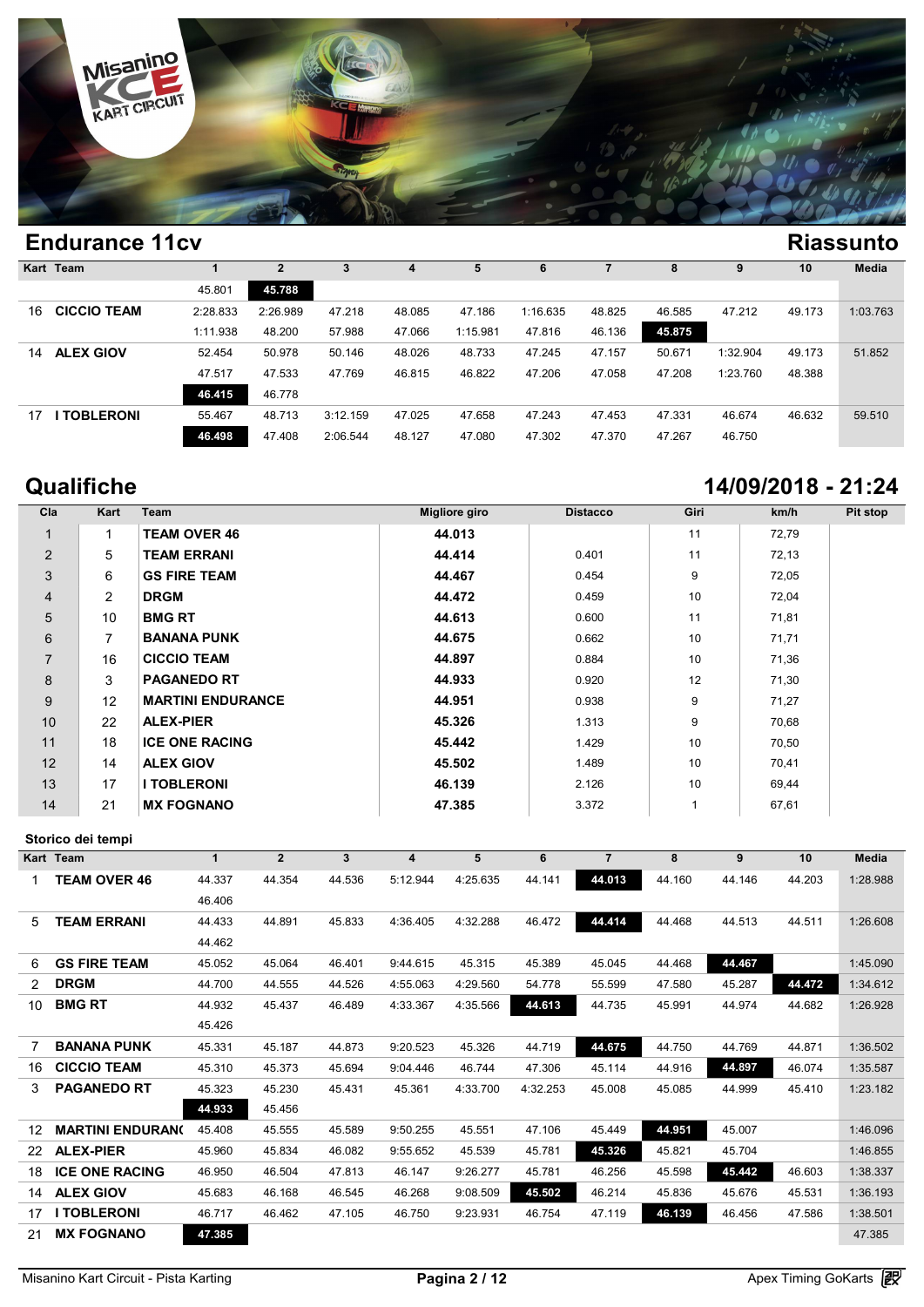

# **Finale 14/09/2018 - 22:01**

| Cla            | Kart           | Team                     | Giri | <b>Distacco</b> | Interv. | km/h  | Migliore giro | Pit stop       | Pena   |
|----------------|----------------|--------------------------|------|-----------------|---------|-------|---------------|----------------|--------|
| 1              |                | <b>TEAM OVER 46</b>      | 149  |                 |         | 66,16 | 43.962        | $\overline{7}$ |        |
| 2              | $\overline{2}$ | <b>DRGM</b>              | 149  | 1.575           | 1.575   | 66,15 | 43.935        | $\overline{7}$ |        |
| 3              | 5              | <b>TEAM ERRANI</b>       | 149  | 16.004          | 14.429  | 66,01 | 43.973        |                | 10.000 |
| $\overline{4}$ | 3              | <b>PAGANEDO RT</b>       | 148  | 1 Giro          | 1 Giro  | 65,29 | 44.287        | $\overline{7}$ |        |
| 5              | 10             | <b>BMG RT</b>            | 147  | 2 Giri          | 1 Giro  | 65,15 | 44.108        | $\overline{7}$ |        |
| 6              |                | <b>BANANA PUNK</b>       | 147  | 2 Giri          | 24.988  | 64,92 | 44.341        | $\overline{7}$ |        |
| $\overline{7}$ | 6              | <b>GS FIRE TEAM</b>      | 145  | 4 Giri          | 2 Giri  | 64,15 | 44.441        | $\overline{7}$ |        |
| 8              | 12             | <b>MARTINI ENDURANCE</b> | 145  | 4 Giri          | 6.002   | 64,09 | 44.378        | $\overline{7}$ | 10.000 |
| 9              | 18             | <b>ICE ONE RACING</b>    | 144  | 5 Giri          | 1 Giro  | 63,69 | 44.947        | $\overline{7}$ | 10.000 |
| 10             | 21             | <b>MX FOGNANO</b>        | 144  | 5 Giri          | 18.388  | 63,53 | 44.933        | $\overline{7}$ |        |
| 11             | 14             | <b>ALEX GIOV</b>         | 143  | 6 Giri          | 1 Giro  | 63,17 | 44.724        | $\overline{7}$ |        |
| 12             | 22             | <b>ALEX-PIER</b>         | 143  | 6 Giri          | 4.890   | 63,13 | 45.069        | $\overline{7}$ | 20.000 |
| 13             | 17             | <b>I TOBLERONI</b>       | 141  | 8 Giri          | 2 Giri  | 62,60 | 44.914        | $\overline{7}$ |        |
| 14             | 16             | <b>CICCIO TEAM</b>       | 141  | 8 Giri          | 10.305  | 62,51 | 44.545        | 8              |        |

### **Penalità**

| Ora   | Team                     | Penalità     | <b>Motivo</b>                         |
|-------|--------------------------|--------------|---------------------------------------|
| 00:31 | <b>ALEX-PIER</b>         | Avvertimento | Tempo in pit 01:10 (Giro 35)          |
| 00:46 | <b>ICE ONE RACING</b>    | Avvertimento | Tempo in pit $01:19$ (Giro 53)        |
| 02:00 | <b>MARTINI ENDURANCE</b> | Avvertimento | Tempo di staffetta : 20:15 (Giro 145) |

### **Storico dei tempi**

|                | Storico dei tempi   |          |                |                |          |          |          |                |          |          |        |        |
|----------------|---------------------|----------|----------------|----------------|----------|----------|----------|----------------|----------|----------|--------|--------|
|                | Kart Team           | 1        | $\overline{2}$ | $3\phantom{a}$ | 4        | 5        | 6        | $\overline{7}$ | 8        | 9        | 10     | Media  |
| 1              | <b>TEAM OVER 46</b> | 45.839   | 45.326         | 44.758         | 44.365   | 44.733   | 44.248   | 44.504         | 44.537   | 44.404   | 44.546 | 48.182 |
|                |                     | 44.150   | 44.082         | 45.493         | 44.793   | 44.116   | 44.192   | 44.452         | 44.481   | 44.125   | 44.103 |        |
|                |                     | 44.086   | 44.675         | 44.150         | 44.071   | 2:00.960 | 45.663   | 44.761         | 44.804   | 44.815   | 44.782 |        |
|                |                     | 44.649   | 44.564         | 44.834         | 2:01.296 | 45.016   | 44.555   | 44.648         | 44.765   | 44.336   | 45.268 |        |
|                |                     | 44.830   | 44.587         | 44.370         | 44.398   | 44.601   | 44.342   | 44.675         | 44.545   | 44.177   | 44.501 |        |
|                |                     | 44.421   | 45.252         | 44.344         | 44.430   | 44.141   | 44.272   | 44.020         | 44.095   | 2:00.857 | 45.854 |        |
|                |                     | 45.545   | 44.618         | 44.590         | 44.298   | 44.306   | 44.405   | 44.320         | 44.620   | 44.279   | 44.513 |        |
|                |                     | 44.268   | 44.159         | 44.161         | 44.279   | 44.064   | 44.175   | 44.035         | 44.077   | 44.227   | 44.157 |        |
|                |                     | 44.362   | 44.602         | 44.196         | 44.101   | 2:01.079 | 46.231   | 44.279         | 44.259   | 44.215   | 44.531 |        |
|                |                     | 44.125   | 44.369         | 44.199         | 44.190   | 44.244   | 44.065   | 44.101         | 45.254   | 46.072   | 44.079 |        |
|                |                     | 44.273   | 44.302         | 44.166         | 43.962   | 44.488   | 44.549   | 44.279         | 43.963   | 44.077   | 44.382 |        |
|                |                     | 2:10.696 | 46.122         | 44.598         | 45.503   | 44.551   | 44.899   | 45.256         | 44.621   | 44.556   | 44.699 |        |
|                |                     | 44.370   | 44.585         | 44.417         | 44.707   | 44.406   | 44.545   | 44.534         | 2:00.891 | 45.161   | 44.401 |        |
|                |                     | 44.544   | 44.255         | 44.528         | 44.888   | 44.560   | 44.296   | 44.340         | 44.262   | 44.329   | 44.154 |        |
|                |                     | 2:02.010 | 44.796         | 44.350         | 44.161   | 44.221   | 44.016   | 44.427         | 44.064   | 44.679   |        |        |
| $\overline{2}$ | <b>DRGM</b>         | 45.694   | 45.160         | 45.006         | 44.507   | 44.484   | 44.608   | 44.447         | 44.429   | 44.530   | 44.253 | 48.189 |
|                |                     | 44.668   | 44.999         | 44.796         | 45.021   | 44.483   | 44.300   | 44.412         | 45.417   | 44.421   | 44.492 |        |
|                |                     | 44.772   | 44.184         | 44.153         | 44.610   | 44.351   | 2:01.643 | 45.591         | 44.562   | 44.527   | 44.278 |        |
|                |                     | 44.127   | 44.613         | 44.085         | 44.310   | 44.126   | 44.091   | 44.362         | 44.392   | 44.411   | 44.198 |        |
|                |                     | 44.141   | 44.262         | 44.941         | 44.288   | 44.709   | 44.388   | 44.426         | 44.489   | 44.315   | 44.419 |        |
|                |                     | 44.251   | 44.883         | 2:01.081       | 45.415   | 44.532   | 44.227   | 44.393         | 44.314   | 44.334   | 44.473 |        |
|                |                     | 43.935   | 44.343         | 44.272         | 44.181   | 45.796   | 44.575   | 44.231         | 44.003   | 44.454   | 44.466 |        |
|                |                     | 44.319   | 44.257         | 44.117         | 44.401   | 44.294   | 44.317   | 44.392         | 44.472   | 2:02.794 | 46.146 |        |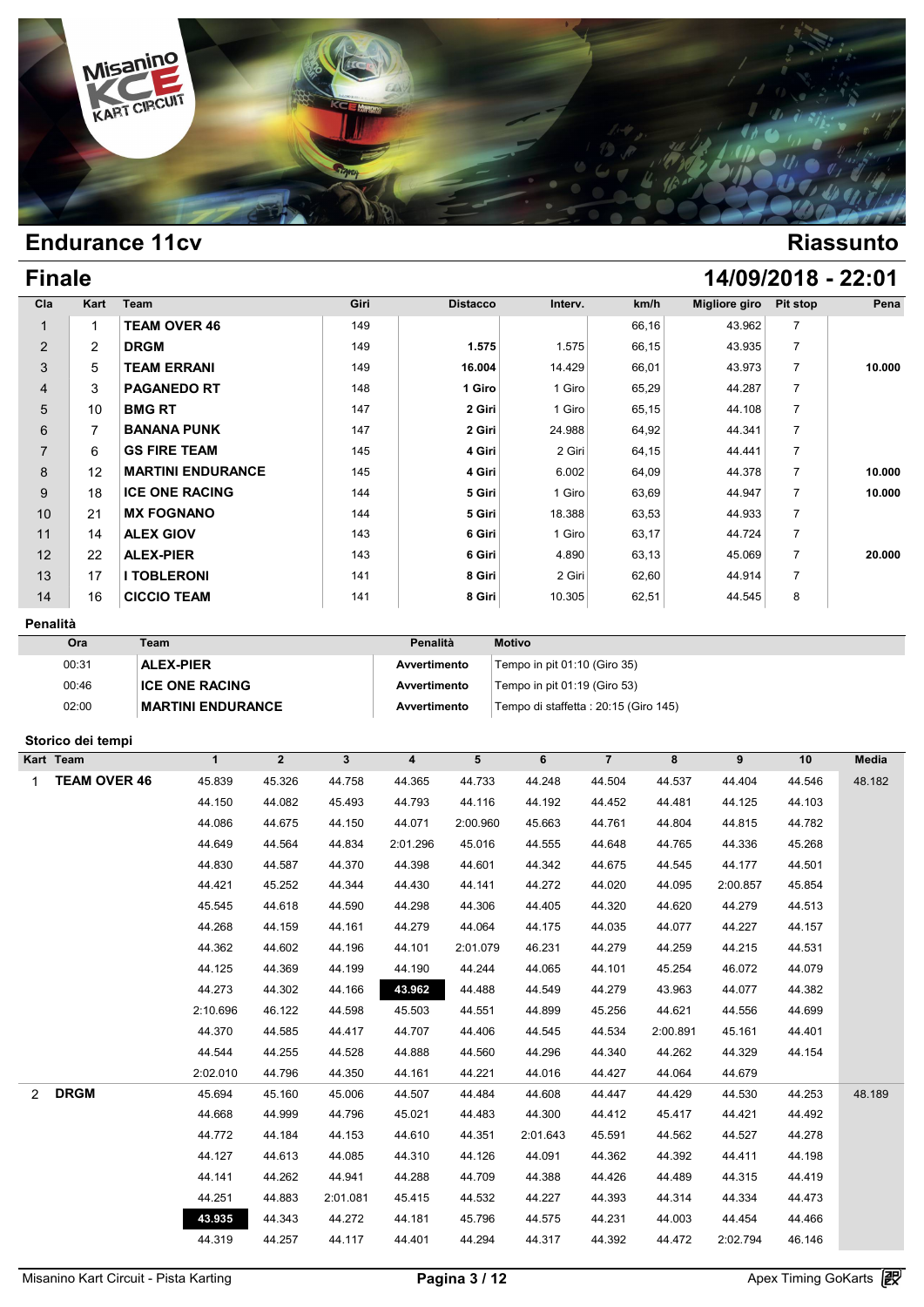

| <b>Endurance 11cv</b><br><b>Riassunto</b><br>Kart Team |                    |              |              |              |        |                 |          |                         |          |          |          |        |
|--------------------------------------------------------|--------------------|--------------|--------------|--------------|--------|-----------------|----------|-------------------------|----------|----------|----------|--------|
|                                                        |                    | $\mathbf{1}$ | $\mathbf{2}$ | $\mathbf{3}$ | 4      | $5\phantom{.0}$ | 6        | $\overline{\mathbf{7}}$ | 8        | 9        | 10       | Media  |
|                                                        |                    | 2:01.434     | 45.783       | 45.155       | 44.729 | 46.240          | 45.264   | 44.620                  | 44.861   | 2:01.028 | 45.583   |        |
|                                                        |                    | 44.988       | 44.679       | 44.563       | 44.594 | 44.727          | 50.471   | 46.352                  | 44.637   | 44.612   | 44.667   |        |
|                                                        |                    | 44.677       | 44.756       | 45.087       | 44.734 | 44.457          | 44.675   | 44.707                  | 44.306   | 44.743   | 2:00.909 |        |
|                                                        |                    | 45.286       | 44.841       | 44.236       | 44.857 | 44.099          | 44.344   | 44.320                  | 44.397   | 44.159   | 44.140   |        |
|                                                        |                    | 44.405       | 44.101       | 44.143       | 44.498 | 44.446          | 44.226   | 44.289                  | 44.472   | 44.187   | 44.035   |        |
|                                                        |                    | 44.125       | 44.264       | 44.127       | 44.042 | 44.019          | 44.645   | 2:00.403                | 45.269   | 44.279   | 44.308   |        |
|                                                        |                    | 44.276       | 44.086       | 44.255       | 44.153 | 44.142          | 44.174   | 44.433                  | 44.117   | 44.044   |          |        |
| 5                                                      | <b>TEAM ERRANI</b> | 45.485       | 45.172       | 44.740       | 44.466 | 45.040          | 44.465   | 44.247                  | 44.624   | 44.542   | 44.377   | 48.220 |
|                                                        |                    | 44.416       | 44.681       | 44.660       | 44.756 | 44.347          | 44.293   | 45.224                  | 45.619   | 44.513   | 44.479   |        |
|                                                        |                    | 45.210       | 44.384       | 44.211       | 44.548 | 2:01.176        | 45.885   | 44.684                  | 44.319   | 44.596   | 44.313   |        |
|                                                        |                    | 44.354       | 44.184       | 43.975       | 44.474 | 44.273          | 43.973   | 45.157                  | 45.457   | 44.228   | 44.343   |        |
|                                                        |                    | 44.303       | 44.239       | 44.771       | 45.440 | 45.187          | 45.513   | 44.489                  | 44.261   | 44.467   | 44.931   |        |
|                                                        |                    | 44.447       | 2:01.370     | 45.286       | 45.026 | 45.353          | 44.661   | 44.485                  | 44.190   | 44.491   | 44.629   |        |
|                                                        |                    | 44.140       | 44.161       | 45.284       | 44.100 | 44.112          | 44.155   | 44.349                  | 45.216   | 45.092   | 44.488   |        |
|                                                        |                    | 44.345       | 44.083       | 44.502       | 44.252 | 44.435          | 44.219   | 2:00.992                | 45.606   | 45.545   | 45.243   |        |
|                                                        |                    | 44.991       | 44.717       | 45.088       | 44.935 | 44.851          | 44.738   | 2:01.800                | 45.276   | 44.747   | 44.581   |        |
|                                                        |                    | 44.343       | 44.335       | 44.196       | 44.115 | 44.989          | 44.401   | 44.366                  | 43.976   | 44.191   | 44.601   |        |
|                                                        |                    | 45.807       | 45.618       | 44.463       | 44.226 | 44.197          | 44.271   | 44.176                  | 44.212   | 44.090   | 44.093   |        |
|                                                        |                    | 2:00.327     | 45.195       | 44.572       | 44.653 | 44.421          | 45.434   | 44.398                  | 44.580   | 44.550   | 44.623   |        |
|                                                        |                    | 44.361       | 44.355       | 44.268       | 44.942 | 44.351          | 44.409   | 44.294                  | 44.253   | 44.358   | 44.569   |        |
|                                                        |                    | 44.546       | 44.363       | 44.526       | 44.596 | 2:01.145        | 45.017   | 44.967                  | 44.910   | 44.409   | 44.366   |        |
|                                                        |                    | 44.415       | 44.842       | 44.487       | 44.212 | 2:02.485        | 45.365   | 44.378                  | 44.599   | 44.183   |          |        |
| 3                                                      | <b>PAGANEDO RT</b> | 45.942       | 45.342       | 45.374       | 45.328 | 45.296          | 45.657   | 45.457                  | 45.336   | 45.366   | 45.335   | 48.797 |
|                                                        |                    | 45.419       | 45.398       | 45.365       | 45.192 | 45.224          | 45.111   | 45.225                  | 45.236   | 45.201   | 45.452   |        |
|                                                        |                    | 45.367       | 45.106       | 2:01.513     | 46.587 | 45.456          | 45.376   | 45.005                  | 46.005   | 45.125   | 45.344   |        |
|                                                        |                    | 45.103       | 45.178       | 45.012       | 44.976 | 44.838          | 44.914   | 44.988                  | 45.639   | 44.840   | 44.841   |        |
|                                                        |                    | 46.474       | 45.322       | 45.454       | 45.254 | 45.171          | 44.921   | 2:01.870                | 45.923   | 45.185   | 45.930   |        |
|                                                        |                    | 44.985       | 44.768       | 44.914       | 44.860 | 44.628          | 44.733   | 44.673                  | 45.468   | 44.799   | 44.614   |        |
|                                                        |                    | 45.034       | 44.634       | 44.773       | 45.155 | 44.623          | 45.034   | 44.968                  | 45.204   | 44.914   | 44.962   |        |
|                                                        |                    | 45.137       | 2:00.599     | 45.983       | 44.790 | 44.651          | 44.653   | 44.287                  | 45.706   | 44.931   | 44.974   |        |
|                                                        |                    | 44.797       | 45.496       | 45.209       | 45.154 | 45.569          | 44.594   | 44.428                  | 44.422   | 45.191   | 44.573   |        |
|                                                        |                    | 44.672       | 44.487       | 44.874       | 44.852 | 44.491          | 2:01.278 | 45.700                  | 45.340   | 44.839   | 45.582   |        |
|                                                        |                    | 45.334       | 45.035       | 45.014       | 44.958 | 45.065          | 44.631   | 44.792                  | 44.851   | 44.991   | 45.080   |        |
|                                                        |                    | 2:01.571     | 45.759       | 45.092       | 44.969 | 44.788          | 44.572   | 44.625                  | 45.117   | 46.234   | 46.727   |        |
|                                                        |                    | 45.220       | 44.454       | 45.040       | 44.526 | 45.115          | 2:02.179 | 45.721                  | 44.767   | 44.811   | 44.594   |        |
|                                                        |                    | 44.639       | 44.389       | 44.430       | 44.318 | 44.621          | 44.623   | 44.361                  | 2:01.491 | 56.151   | 45.167   |        |
|                                                        |                    | 45.310       | 44.734       | 44.757       | 44.805 | 45.406          | 45.363   | 45.509                  | 47.374   |          |          |        |
|                                                        | 10 BMG RT          | 45.471       | 45.135       | 44.871       | 44.997 | 44.693          | 45.205   | 46.172                  | 45.412   | 44.864   | 44.603   | 48.915 |
|                                                        |                    | 44.759       | 44.769       | 44.670       | 44.897 | 44.655          | 44.893   | 45.302                  | 2:05.163 | 48.266   | 46.116   |        |
|                                                        |                    | 46.050       | 46.111       | 45.960       | 45.470 | 45.275          | 46.058   | 45.281                  | 45.372   | 45.160   | 45.097   |        |
|                                                        |                    | 45.950       | 46.113       | 45.833       | 45.671 | 45.432          | 45.770   | 2:02.363                | 46.122   | 45.492   | 45.353   |        |
|                                                        |                    | 45.626       | 45.209       | 45.548       | 45.208 | 45.652          | 46.006   | 45.770                  | 45.740   | 45.096   | 45.301   |        |
|                                                        |                    | 45.452       | 45.089       | 45.512       | 45.060 | 45.507          | 2:04.274 | 45.887                  | 45.734   | 45.544   | 45.194   |        |
|                                                        |                    | 45.202       | 45.060       | 44.677       | 44.901 | 44.768          | 44.888   | 45.479                  | 44.898   | 44.900   | 44.953   |        |
|                                                        |                    | 45.369       | 44.950       | 45.137       | 45.197 | 2:02.463        | 46.397   | 45.431                  | 45.851   | 44.992   | 44.562   |        |
|                                                        |                    | 44.596       | 44.794       | 44.449       | 44.665 | 44.569          | 44.360   | 44.108                  | 44.374   | 44.198   | 44.472   |        |
|                                                        |                    | 44.911       | 44.253       | 44.440       | 44.577 | 44.269          | 44.458   | 2:02.119                | 45.734   | 45.500   | 44.923   |        |
|                                                        |                    |              |              |              |        |                 |          |                         |          |          |          |        |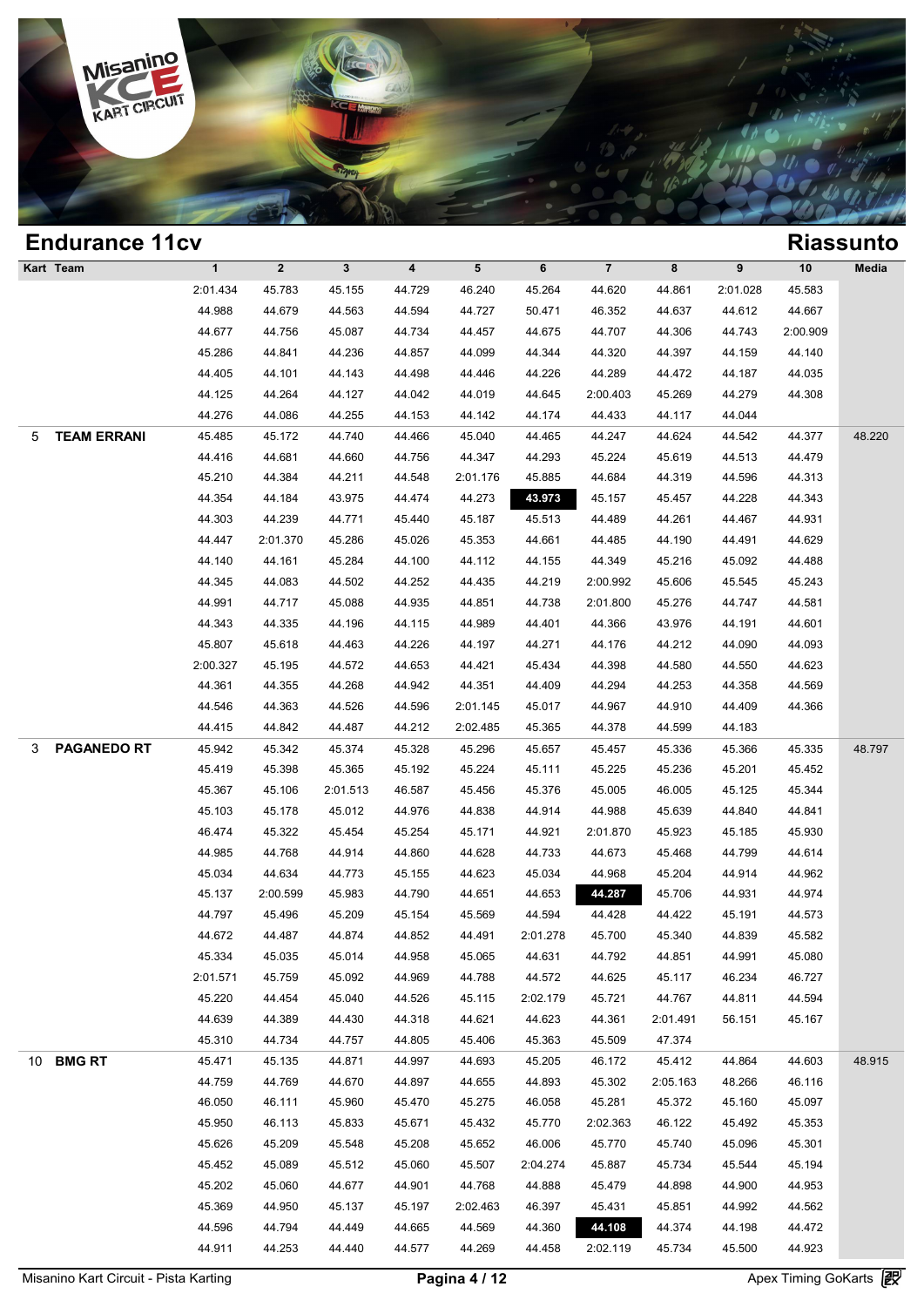

### **Endurance 11cv Riassunto Kart Team 1 2 3 4 5 6 7 8 9 10 Media 1**<br>
45.189 45.449 44.935 44.929 45.041 46.002 45.212 45.433 45.637 45.289<br>
44.955 2:06.490 46.932 45.498 45.240 45.632 45.542 45.293 45.434 45.289 1 2 3 4 5 6 7 8 9 10 Med<br>45.189 45.449 44.935 44.929 45.041 46.002 45.212 45.433 45.637 45.289<br>44.955 2:06.190 46.032 45.488 45.249 45.632 45.542 45.293 45.474 45.437<br>45.565 45.225 45.200 45.554 45.229 2:04.650 46.744 45.4 45.189 45.449 44.935 44.929 45.041 46.002 45.212 45.433 45.637 45.289 44.955 2:06.190 46.032 45.488 45.249 45.632 45.542 45.233 45.474 45.437 45.505 45.235 45.309 45.554 45.226 2:01.650 46.744 45.048 44.831 44.660 44.470 45.189 45.449 44.935 44.929 45.041 46.002 45.212 45.433 45.637 45.289<br>44.955 2:06.190 46.032 45.488 45.249 45.632 45.542 45.293 45.474 45.437<br>45.505 45.235 45.309 45.554 45.226 2:01.650 46.744 45.048 44.831 44.660<br>44.470 4 44.955 2:06.190 46.032 45.488 45.249 45.632 45.542 45.21<br>45.505 45.235 45.309 45.554 45.226 2:01.650 46.744 45.0<br>44.470 45.074 44.658 44.446 44.658 44.606 44.717 44.41<br>44.463 45.300 44.903 44.415 44.727 44.856 44.448 7 **BANANA PUNK** 45.857 44.806 44.900 44.455 44.433 45.093 45.750 45.422 44.761 44.667 49.078 44.470 45.074 44.658 44.446 44.658 44.606 44.717 44.465 44.678 44.363<br>44.463 45.300 44.903 44.415 44.727 44.856 44.448<br>45.857 44.806 44.900 44.455 44.433 45.093 45.750 45.422 44.761 44.667 49.0<br>44.506 44.822 44.859 44.890 4 44.463 45.300 44.903 44.415 44.727 44.856 44.448<br>45.857 44.806 44.900 44.455 44.433 45.093 45.750 45.422 44.761 44.667 49.0<br>44.506 44.822 44.859 44.890 45.303 44.865 45.256 45.826 45.298 44.845<br>44.980 44.941 45.049 45.102 46.857 44.806 44.900 44.455 44.433 45.093 45.750 45.422 44.761 44.667 49.0<br>44.506 44.822 44.859 44.890 45.303 44.865 45.256 45.826 45.298 44.845<br>44.980 44.941 45.049 45.102 2:03.567 47.623 47.869 46.923 46.434 46.313<br>46.056 46.506 44.822 44.859 44.890 45.303 44.865 45.256 45.826 45.298 44.845<br>44.980 44.941 45.049 45.102 2:03.567 47.623 47.869 46.923 46.434 46.313<br>46.056 46.082 45.963 46.326 46.910 45.448 46.110 45.980 45.601 45.580<br>46.100 45. 44.980 44.941 45.049 45.102 2:03.567 47.623 47.869 46.923 46.434 46.313<br>46.056 46.082 45.963 46.326 46.910 45.448 46.110 45.980 45.601 45.580<br>46.100 45.861 46.072 46.289 45.488 45.605 45.636 45.619 45.849 45.899<br>2:02.375 4 46.056 46.082 45.963 46.326 46.910 45.448 46.110 45.980 45.601 45.580<br>46.100 45.861 46.072 46.289 45.488 45.605 45.636 45.619 45.849 45.899<br>40:02.375 46.062 45.062 45.134 45.210 45.618 44.975 44.550 44.794 44.629<br>45.248 44 46.100 45.861 46.072 46.289 45.488 45.605 45.636 45.619 45.849 45.899<br>
2:02.375 46.062 45.062 45.134 45.210 45.618 44.975 44.550 44.794 44.629<br>
45.248 44.743 45.474 44.801 45.100 44.621 45.058 44.757 45.211 45.865<br>
45.177 45.248 44.743 45.474 44.801 45.618 44.975 44.550 44.794 44.629<br>45.248 44.743 45.474 44.801 45.100 44.621 45.058 44.757 45.211 45.865<br>45.177 45.129 44.965 44.875 44.699 2:01.774 46.256 45.287 45.355 45.521<br>45.205 45.040 45. 45.208 44.743 45.474 44.801 45.100 44.621 45.058 44.757 45.211 45.865<br>45.177 45.129 44.965 44.875 44.699 2:01.774 46.256 45.287 45.355 45.521<br>45.205 45.040 45.683 45.472 46.717 45.266 44.650 45.257 44.685 44.541<br>44.609 44. 45.177 45.129 44.965 44.875 44.699 2:01.774 46.256 45.287 45.355 45.521<br>45.205 45.040 45.683 45.472 46.717 45.266 44.650 45.257 44.685 44.341<br>44.609 44.869 44.784 45.006 44.945 45.134 45.135 45.086 44.778 45.105<br>45.560 2:0 45.205 45.040 45.683 45.472 46.717 45.266 44.650 45.257 44.685 44.341<br>44.609 44.869 44.784 45.006 44.945 45.134 45.135 45.086 44.778 45.105<br>45.560 2:03.402 46.967 46.035 45.597 45.861 45.395 45.723 45.165 45.537<br>2:01.009 45 44.609 44.869 44.784 45.006 44.945 45.134 45.135 45.086 44.778 45.105<br>45.560 2:03.402 46.967 46.035 45.597 45.861 45.395 45.723 45.165 45.537<br>1:01.009 45.718 45.172 54.766 45.243 44.811 45.261 45.385 45.384 45.049<br>45.534 4 45.560 2:03.402 46.967 46.035 45.597 45.861 45.395 45.723 45.165 45.537<br>
2:01.009 45.718 45.172 54.766 45.243 44.811 45.261 45.385 45.384 45.049<br>
45.534 45.084 2:01.526 45.623 45.233 44.528 45.017 44.766 44.845 44.746<br>
45. 45.718 45.712 54.766 45.243 44.811 45.261 45.31<br>45.534 45.084 2:01.526 45.623 45.233 44.528 45.017 44.71<br>45.232 44.780 44.696 44.969 44.969 44.775 2:00.774 46.3i<br>45.367 45.573 45.597 45.514 45.726 45.330 45.399 6 **GS FIRE TEAM** 47.041 47.096 53.388 52.192 46.857 47.159 47.126 47.043 46.687 46.849 49.651 46.232 44.780 44.696 44.969 44.969 44.775 2:00.774 46.386 45.810 45.669<br>45.367 45.573 45.597 45.514 45.726 45.330 45.399<br>47.041 47.096 53.388 52.192 46.857 47.159 47.126 47.043 46.687 46.849 49.6<br>46.499 46.550 46.819 46.23 45.367 45.573 45.597 45.514 45.726 45.330 45.399<br>47.041 47.096 53.388 52.192 46.857 47.159 47.126 47.043 46.687 46.849 49.6<br>46.499 46.550 46.819 46.231 46.395 46.874 2:05.294 47.726 46.046 45.922<br>45.524 45.277 45.015 45.48 46.499 46.550 46.819 46.231 46.395 46.874 2:05.294 47.726 46.046 45.922 46.524 45.277 45.015 45.485 45.052 46.687 46.849 49<br>45.524 45.277 45.015 45.485 45.052 45.502 46.092 45.889 45.214 45.068<br>45.468 45.720 44.932 44.969 46.499 46.550 46.819 46.231 46.395 46.874 2:05.294 47.726 46.046 45.922<br>45.524 45.277 45.015 45.485 45.052 45.502 46.092 45.889 45.214 45.068<br>45.468 45.720 44.932 44.969 44.920 44.858 46.069 44.717 48.204 46.695 46.688<br>2:0 45.524 45.277 45.015 45.485 45.052 46.502 46.092 45.889 45.214 45.068<br>45.468 45.720 44.932 44.969 44.920 44.858 46.069 44.717 44.441 45.918<br>1:02.300 49.671 47.623 46.344 47.318 47.120 47.197 48.204 46.695 46.688<br>45.982 45. 46.468 46.720 44.932 44.969 44.920 44.858 46.069 44.717 44.441 45.918<br>
2:02.300 49.671 47.623 46.344 47.318 47.120 47.197 48.204 46.695 46.688<br>
45.982 45.842 46.132 47.208 46.072 46.371 46.341 46.071 46.450 47.096<br>
46.147 46.982 49.671 47.623 46.344 47.318 47.120 47.197 48.204 46.695 46.688<br>45.982 45.842 46.132 47.208 46.072 46.371 46.341 46.071 46.450 47.096<br>46.147 46.742 46.181 2:05.128 46.443 44.952 44.815 45.173 45.201 44.841<br>45.267 44 45.982 45.842 46.132 47.208 46.072 46.371 46.341 46.071 46.450 47.096<br>46.147 46.742 46.181 2:05.128 46.443 44.952 44.815 45.173 45.201 44.841<br>45.267 44.873 44.768 44.914 44.905 45.139 45.206 44.957 44.845 45.618<br>45.113 45.3 46.147 46.742 46.181 2:05.128 46.443 44.952 44.815 45.173 45.201 44.841<br>45.267 44.873 44.768 44.914 44.905 45.139 45.206 44.957 44.845 45.618<br>45.113 45.315 46.516 45.019 45.355 45.313 45.259 2:07.637 51.496 46.045<br>45.219 4 45.267 44.873 44.768 44.914 44.905 45.139 45.206 44.957 44.845 45.618<br>45.113 45.315 46.516 45.019 45.355 45.313 45.259 2:07.637 51.496 46.045<br>45.219 44.880 44.994 44.925 44.784 44.579 44.485 45.448 45.232 44.817<br>44.803 44. 45.113 45.315 46.516 45.019 45.355 45.313 45.259 2:07.637 51.496 46.045<br>45.219 44.880 44.994 44.925 44.784 44.579 44.485 45.448 45.232 44.817<br>44.803 44.795 44.886 44.681 2:02.214 47.462 47.186 45.634 46.203 47.026<br>45.413 4 46.219 44.880 44.994 44.925 44.784 44.579 44.485 45.448 45.232 44.817<br>44.803 44.795 44.886 44.681 2:02.214 47.462 47.186 45.634 46.203 47.026<br>45.413 46.747 46.090 44.854 45.249 45.055 45.018 45.911 2:02.904 46.103<br>45.345 4 44.803 44.795 44.886 44.681 2:02.214 47.462 47.186 45.634 46.203 47.026<br>45.413 46.747 46.090 44.854 45.249 45.055 45.018 45.911 2:02.904 46.103<br>45.345 45.085 45.500 45.227 44.476 44.811 44.609 44.722 45.013 45.578<br>45.051 4 45.413 46.747 46.090 44.854 45.249 45.0<br>45.345 45.085 45.500 45.227 44.476 44.8<br>45.051 44.758 44.594 45.204 45.214 45.33<br>44.814 45.031 45.130 45.217 45.332 12 **MARTINI ENDURANCE**46.369 48.091 46.516 45.625 45.645 45.551 46.655 46.044 45.829 47.182 49.616 46.037 47.125 44.846<br>
46.037 46.031 45.130 45.217 45.332<br>
46.369 48.091 46.516 45.625 45.645 45.551 46.655 46.044 45.829 47.182 49.6<br>
46.037 45.260 45.417 46.078 45.761 45.555 45.733 2:04.930 47.205 46.256<br>
46.037 45.864 46 46.369 48.091 45.130 45.217 45.332<br>46.369 48.091 46.516 45.625 45.645 45.551 46.655 46.044 45.829 47.182 49.6<br>46.037 45.260 45.417 46.078 45.761 45.555 45.733 2:04.930 47.205 46.256<br>46.007 45.854 46.483 46.204 46.201 46.56 46.369 48.091 46.516 45.625 45.645 45.551 46.655 46.044 45.829 47.182 49.6<br>46.037 45.260 45.417 46.078 45.761 45.555 45.733 2:04.930 47.205 46.256<br>46.007 45.854 46.483 46.204 46.201 46.569 45.644 46.090 46.117 45.890<br>46.444 46.037 45.260 45.417 46.078 45.761 45.555 45.733 2:04.930 47.205 46.256<br>46.007 45.854 46.483 46.204 46.201 46.569 45.644 46.090 46.117 45.890<br>46.444 46.028 45.642 46.506 45.939 45.985 45.878 2:13.395 47.006 46.016<br>45.943 4 46.007 45.854 46.483 46.204 46.201 46.569 45.644 46.090 46.117 45.890<br>46.444 46.028 45.642 46.506 45.939 45.985 45.878 2:13.395 47.006 46.016<br>45.943 46.115 46.269 45.913 45.908 47.843 45.964 45.540 45.957 46.408<br>46.223 46. 46.444 46.028 45.642 46.506 45.939 45.985 45.878 2:13.395 47.006 46.016<br>45.943 46.115 46.269 45.913 45.908 47.843 45.964 45.540 45.957 46.408<br>46.223 46.935 46.451 45.727 46.573 45.982 46.892 2:02.964 46.040 45.296<br>45.305 4 46.943 46.115 46.269 45.913 45.908 47.843 45.964 45.540 45.957 46.408<br>46.223 46.935 46.451 45.727 46.573 45.982 46.892 2:02.964 46.040 45.296<br>45.305 45.420 44.766 45.133 44.788 44.986 45.019 44.578 45.193 45.201<br>44.608 44. 46.223 46.935 46.451 45.727 46.573 45.982 46.892 2:02.964 46.040 45.296<br>45.305 45.420 44.766 45.133 44.788 44.986 45.019 44.578 45.193 45.201<br>44.608 44.851 44.900 45.040 45.275 45.331 2:00.959 47.247 45.509 45.732<br>45.436 4 45.305 45.420 44.766 45.133 44.788 44.986 45.019 44.578 45.193 45.201<br>44.608 44.851 44.900 45.040 45.275 45.331 2:00.959 47.247 45.509 45.732<br>45.436 46.004 46.381 45.771 45.989 45.695 45.622 45.502 45.861 45.293<br>45.256 47.2 44.608 44.851 44.900 45.040 45.275 45.331 2:00.959 47.247 45.509 45.732<br>45.436 46.004 46.381 45.771 45.989 45.695 45.622 45.502 45.861 45.293<br>45.256 47.211 45.566 45.265 45.550 45.223 45.334 45.571 2:03.839 2:04.841<br>48.020 46.436 46.004 46.381 45.771 45.989 45.695 45.622 45.502 45.861 45.293<br>45.256 47.211 45.566 45.265 45.550 45.223 45.334 45.571 2:03.839 2:04.841<br>48.020 48.944 46.114 46.700 46.429 45.953 46.880 46.839 46.215 46.450<br>46.589 4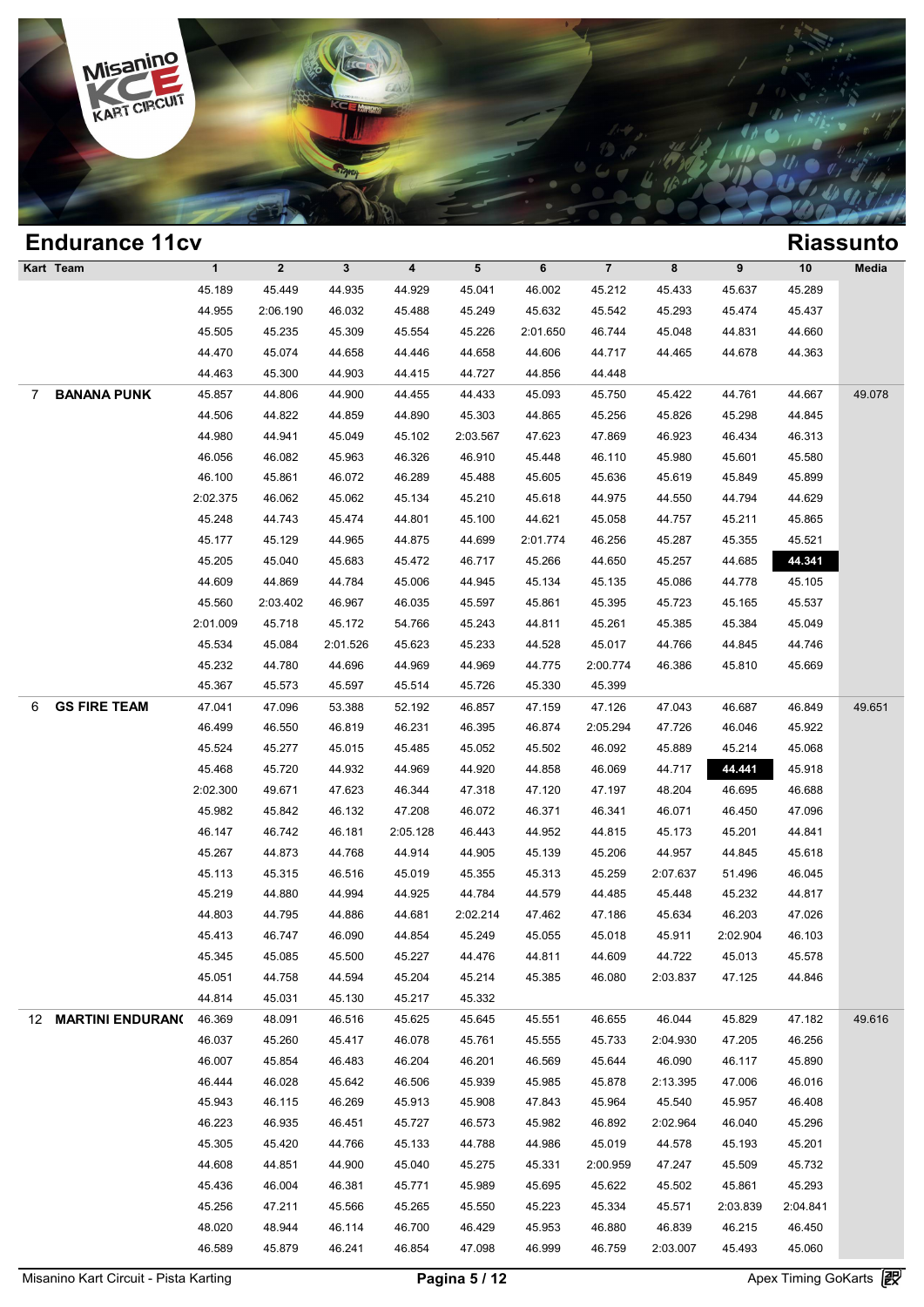

### **Endurance 11cv Riassunto Kart Team 1 2 3 4 5 6 7 8 9 10 Media 1**<br> **1**<br>
44.879 
44.821 
45.011 
44.652 
45.292 
44.803 
44.974 
44.565 
45.280 
45.302<br>
45.927 
45.498 
44.506 
45.992 
44.502 
44.502 
44.502 
44.502 
44.502 
44.502 
44.502 
44.502 
44.502 
44.502 
44.502 
44.502 
44.5 1 2 3 4 5 6 7 8 9 10 Med<br>44.879 44.821 45.011 44.652 45.292 44.803 44.928 44.565 45.280 45.302<br>45.037 45.408 44.506 45.060 45.012 44.771 44.774 45.222 44.920 44.559<br>44.656 44.609 44.851 44.705 44.776 1 2 3 4 5<br>
44.879 44.821 45.011 44.652 45.292 44<br>
45.037 45.408 44.506 45.060 45.012 44<br>
44.656 44.698 44.851 44.795 44.378 18 **ICE ONE RACING** 46.597 47.350 47.877 46.233 45.903 45.999 46.009 46.903 45.542 45.632 49.924 45.037 45.408 44.506 45.060 45.012 44.771 44.774 45.222 44.920 44.559<br>44.656 44.698 44.851 44.795 44.378<br>46.597 47.350 47.877 46.233 45.903 45.999 46.009 46.903 45.542 45.632 49.9<br>45.698 46.115 45.953 45.374 45.387 45.784 4 46.597 47.350 44.851 44.795 44.378<br>46.597 47.350 47.877 46.233 45.903 45.999 46.009 46.903 45.542 45.632 49.9<br>45.698 46.115 45.953 45.374 45.387 45.784 45.272 2:03.570 48.032 46.401<br>46.028 45.809 46.389 46.518 46.705 46.468 46.597 47.350 47.877 46.233 45.903 45.999 46.009 46.903 45.542 45.632 49.9<br>45.698 46.115 45.953 45.374 45.387 45.784 45.272 2:03.570 48.032 46.401<br>46.028 45.809 46.389 46.518 46.705 46.468 46.168 46.140 46.212 46.103<br>46.23 46.698 46.115 45.953 45.374 45.387 45.784 45.272 2:03.570 48.032 46.401<br>46.028 45.809 46.389 46.518 46.705 46.468 46.168 46.140 46.212 46.103<br>46.237 47.070 46.357 46.081 47.326 2:05.116 47.648 45.552 46.122 45.727<br>46.055 4 46.028 45.809 46.389 46.518 46.705 46.468 46.168 46.140 46.212 46.103<br>46.237 47.070 46.357 46.081 47.326 2:05.116 47.648 45.552 46.122 45.727<br>46.055 46.108 45.505 45.635 45.548 46.087 45.490 45.142 45.562 46.989<br>45.212 46. 46.237 47.070 46.357 46.081 47.326 2:05.116 47.648 45.552 46.122 45.727<br>46.055 46.108 45.505 45.635 45.548 46.087 45.490 45.142 45.562 46.989<br>45.212 46.806 45.508 2:01.636 47.711 47.961 46.329 46.800 47.649 47.320<br>46.071 4 46.055 46.108 45.505 45.635 45.548 46.087 45.490 45.142 45.562 46.989<br>45.212 46.806 45.508 2:01.636 47.711 47.961 46.329 46.800 47.649 47.320<br>46.071 46.333 46.365 46.609 46.056 46.679 46.635 45.920 2:01.559 46.768<br>46.343 4 46.212 46.806 45.508 2:01.636 47.711 47.961 46.329 46.800 47.649 47.320<br>46.071 46.333 46.365 46.609 46.056 46.679 46.635 45.920 2:01.559 46.768<br>46.343 46.285 46.871 46.981 46.393 46.310 46.774 46.344 46.846 46.641<br>46.481 4 46.071 46.333 46.365 46.609 46.056 46.679 46.635 45.920 2:01.559 46.768<br>46.343 46.285 46.871 46.981 46.393 46.310 46.774 46.344 46.846 46.641<br>46.481 46.381 45.849 46.105 46.525 45.573 45.968 46.064 2:05.581 47.104<br>45.872 4 46.343 46.285 46.871 46.981 46.393 46.310 46.774 46.344 46.846 46.641<br>46.481 46.381 45.849 46.105 46.525 45.573 45.968 46.064 2:05.581 47.104<br>45.872 46.482 46.281 45.958 45.719 46.090 46.737 45.803 45.915 46.121<br>45.940 45. 46.481 46.381 45.849 46.105 46.525 45.573 45.968 46.064 2:05.581 47.104<br>45.872 46.482 46.281 45.958 45.719 46.090 46.737 45.803 45.915 46.121<br>45.940 45.586 46.086 46.421 45.982 45.514 2:02.230 47.470 45.736 53.711<br>45.596 4 45.872 46.482 46.281 45.958 45.719 46.090 46.737 45.803 45.915 46.121<br>45.940 45.586 46.086 46.421 45.982 45.514 2:02.230 47.470 45.736 53.711<br>45.596 45.647 46.858 46.413 45.757 45.376 45.444 45.968 44.974 45.671<br>46.026 45. 45.940 45.586 46.086 46.421 45.982 45.514 2:02.230 47.470 45.736 53.711<br>45.596 45.647 46.858 46.413 45.757 45.376 45.444 45.968 44.974 45.671<br>46.026 45.142 45.243 45.262 44.874 46.214 46.223 45.333 2:01.677 47.016<br>46.052 4 45.596 45.647 46.858 46.413 45.7<br>46.026 45.142 45.243 45.262 44.9<br>46.052 45.878 45.512 45.315 45.9<br>45.421 45.187 45.669 45.325 21 **MX FOGNANO** 47.154 47.474 46.562 45.511 45.604 45.920 47.350 46.234 46.094 53.647 50.130 46.052 45.878 45.512 45.315 45.907 45.427 45.288 45.292 45.462 46.123<br>45.421 45.187 45.669 45.325<br>47.154 47.474 46.562 45.511 45.604 45.920 47.350 46.234 46.094 53.647 50.<br>48.460 45.985 46.285 45.772 45.379 45.200 49.778 4 45.421 45.187 45.669 45.325<br>47.154 47.474 46.562 45.511 45.604 45.920 47.350 46.234 46.094 53.647 50.1<br>48.460 45.985 46.285 45.772 45.379 45.200 49.778 47.169 45.230 2:09.157<br>46.681 46.186 46.098 45.230 45.450 46.640 48.79 47.154 47.474 46.562 45.511 45.604 45.920 47.350 46.234 46.094 53.647 50.<br>48.460 45.985 46.285 45.772 45.379 45.200 49.778 47.169 45.230 2:09.157<br>46.681 46.186 46.098 45.230 45.450 46.640 48.799 45.113 45.979 46.426<br>46.187 48.460 45.985 46.285 45.772 45.379 45.200 49.778 47.169 45.230 2:09.157<br>46.681 46.186 46.098 45.230 45.450 46.640 48.799 45.113 45.979 46.426<br>46.187 45.743 46.285 46.306 45.135 44.998 45.459 45.708 45.613 2:16.870<br>47.777 4 46.681 46.186 46.098 45.230 45.450 46.640 48.799 45.113 45.979 46.426<br>46.187 45.743 46.285 46.306 45.135 44.998 45.459 45.708 45.613 2:16.870<br>47.777 47.127 46.548 46.316 45.909 46.659 46.116 45.611 45.726 45.891<br>45.885 46.0 46.187 45.743 46.285 46.306 45.135 44.998 45.469 45.708 45.613 2:16.870<br>47.777 47.127 46.548 46.316 45.909 46.659 46.116 45.611 45.726 45.891<br>45.885 46.070 46.050 46.657 46.386 45.798 46.660 46.567 46.868 2:09.314<br>47.110 46 47.777 47.127 46.548 46.316 45.909 46.659 46.116 45.611 45.726 45.891<br>45.885 46.070 46.050 46.657 46.386 45.798 46.660 46.567 46.868 2:09.314<br>47.110 46.327 52.313 46.466 46.334 46.630 46.661 45.667 46.407 45.846<br>46.301 46. 46.885 46.070 46.050 46.657 46.386 45.798 46.660 46.567 46.868 2:09.314<br>47.110 46.327 52.313 46.466 46.334 46.630 46.661 45.667 46.407 45.846<br>46.301 46.772 46.311 46.269 45.957 45.637 45.690 45.595 45.596 2:05.114<br>46.384 45 46.301 46.327 52.313 46.466 46.334 46.630 46.661 45.667 46.407 45.846<br>46.301 46.772 46.311 46.269 45.957 45.637 45.690 45.595 45.596 2:05.114<br>46.384 45.418 45.553 45.399 46.023 45.311 45.654 45.592 45.282 45.265<br>45.029 45. 46.301 46.772 46.311 46.269 45.957 45.637 45.690 45.595 45.596 2:05.114<br>46.384 45.418 45.553 45.399 46.023 45.311 45.654 45.592 45.282 45.265<br>45.029 45.210 45.227 44.888 45.231 45.520 45.237 45.537 45.152 45.379<br>45.591 44. 46.384 45.418 45.553 45.399 46.023 45.311 45.654 45.592 45.282 45.265<br>45.029 45.210 45.227 44.983 45.231 45.520 45.237 45.537 45.152 45.379<br>45.591 44.975 44.976 2:03.217 46.638 46.296 45.771 46.538 45.304 45.800<br>45.574 45.3 46.814 46.822 46.727 46.623 46.328 46.528 46.528 46.722 46.164 46.832 46.828 46.528 46.528 46.814 45.802 46.727 46.623 46.328 46.516 2:04.944 47.367 46.011 45.797 46.86 46.86 46.828 46.528 46.814 46.828 46.528 46.814 46.828 46.591 44.975 44.976 2:03.217 46.638 46.296 45.771 46.538 45.304 45.800<br>45.574 45.397 45.641 45.331 45.568 2:05.232 47.750 46.722 46.164 46.059<br>46.814 45.802 46.727 46.623 46.328 46.516 2:04.944 47.367 46.011 45.797<br>46.066 45.574 45.397 45.641 45.331 45.51<br>46.814 45.802 46.727 46.623 46.3;<br>46.066 45.293 45.560 45.703 45.8;<br>45.834 45.795 46.183 46.635 14 **ALEX GIOV** 46.703 47.170 46.513 45.625 46.957 45.925 46.178 46.150 45.375 47.687 50.412 46.066 45.293 45.560 45.703 45.827 46.011 45.487 45.995 46.623 46.130<br>45.834 45.795 46.183 46.635<br>46.703 47.170 46.513 45.625 46.957 45.925 46.178 46.150 45.375 47.687 50.4<br>45.965 45.335 45.348 45.659 45.685 2:14.626 50.446 46.703 46.795 46.183 46.635<br>46.703 47.170 46.513 45.625 46.957 45.925 46.178 46.150 45.375 47.687 50.4<br>45.965 45.335 45.348 45.659 45.685 2:14.626 50.446 47.898 48.471 46.656<br>46.789 46.676 46.834 47.147 47.023 46.397 46.03 46.703 47.170 46.513 45.625 46.957 45.925 46.178 46.150 45.375 47.687 50.4<br>45.965 45.335 45.348 45.659 45.685 2:14.626 50.446 47.898 48.471 46.656<br>46.789 46.676 46.834 47.147 47.023 46.397 46.037 46.206 46.335 46.190<br>46.442 46.789 46.676 46.834 47.147 47.023 46.397 46.037 46.206 46.335 46.190<br>46.442 47.444 46.292 46.247 49.200 46.831 2:03.996 48.481 48.014 47.349<br>47.269 47.654 47.042 48.349 47.509 47.611 47.275 47.456 47.396 47.073<br>47.773 47. 46.789 46.676 46.834 47.147 47.023 46.397 46.037 46.206 46.335 46.190<br>46.442 47.444 46.292 46.247 49.200 46.831 2:03.996 48.481 48.014 47.349<br>47.269 47.654 47.042 48.349 47.509 47.611 47.275 47.456 47.396 47.073<br>47.773 47. 46.442 47.444 46.292 46.247 49.200 46.831 2:03.996 48.481 48.014 47.349<br>47.269 47.654 47.042 48.349 47.509 47.611 47.275 47.456 47.396 47.073<br>47.773 47.534 47.833 2:05.503 46.678 45.531 45.001 45.382 45.669 45.253<br>45.220 45 47.269 47.654 47.042 48.349 47.509 47.611 47.275 47.456 47.396 47.073<br>47.773 47.534 47.833 2:05.503 46.678 45.531 45.001 45.382 45.669 45.253<br>45.220 45.116 45.236 45.064 45.486 45.734 45.655 45.828 45.322 45.078<br>45.195 2:0 47.773 47.534 47.833 2:05.503 46.678 45.531 45.001 45.382 45.669 45.253<br>45.220 45.116 45.236 45.064 45.486 45.734 45.655 45.828 45.322 45.078<br>45.195 2:03.691 49.539 47.003 46.532 46.652 46.482 47.262 46.074 46.500<br>45.518 4 46.220 45.116 45.236 45.064 45.486 45.734 45.655 45.828 45.322 45.078<br>45.195 2:03.691 49.539 47.003 46.532 46.652 46.482 47.262 46.074 46.500<br>45.518 45.720 46.369 46.510 46.892 47.017 46.466 49.237 46.153 46.422<br>46.341 2:0 46.860 47.578 46.546 47.982 46.892 46.892 46.892 46.892 46.914 46.892 46.914 46.860 47.578 46.546 45.980 46.916 46.892 46.914 46.892 46.914 46.860 47.578 46.546 45.980 46.916 46.915 46.892 46.914 46.892 46.914 47.960 46.892 46.518 45.720 46.369 46.510 46.892 47.017 46.466 49.237 46.153 46.422<br>46.341 2:05.529 48.301 47.360 46.914 47.079 46.437 46.237 46.319 46.910<br>46.860 47.578 46.546 45.980 46.016 46.195 46.374 46.394 46.535 2:04.580<br>46.032 4 46.341 2:05.529 48.301 47.360 46.914 47.079 46.437 46.237 46.319 46.910<br>46.860 47.578 46.546 45.980 46.016 46.195 46.374 46.394 46.535 2:04.580<br>46.032 45.340 47.243 46.892 45.201 44.963 45.791 44.858 45.742 45.319<br>44.885 4 46.860 47.578 46.546 45.980 46.016 46.195 46.374 46.394 46.535 2:04.580<br>46.032 45.340 47.243 46.892 45.201 44.963 45.791 44.858 44.724 45.319<br>44.885 45.357 44.940 45.009 2:02.112 48.966 47.070 46.340 47.003 47.243<br>47.544 4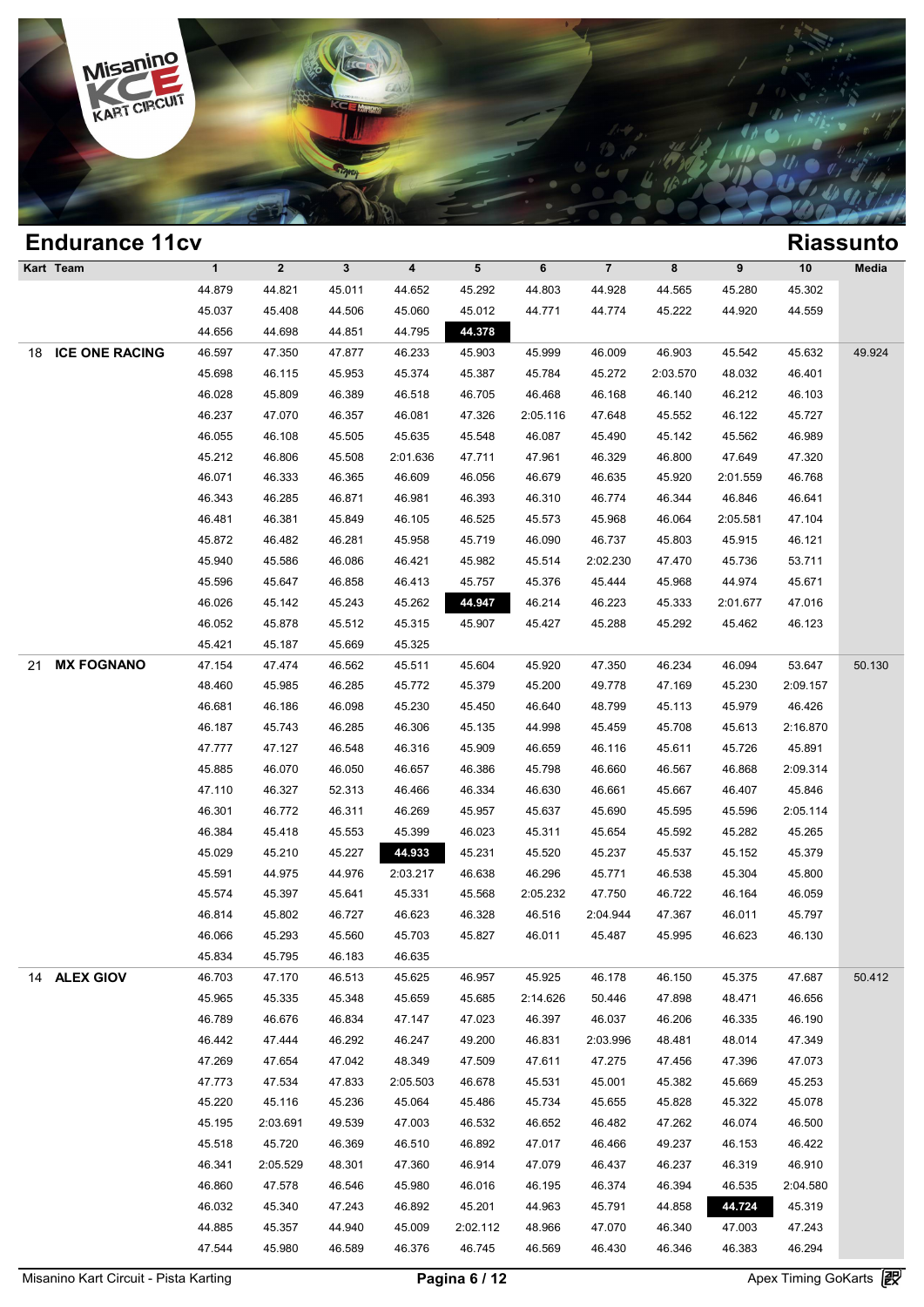

|    | <b>Endurance 11cv</b> |                  |                  |                  |                  |                  |                  |                  |                  |                  |          | <b>Riassunto</b> |
|----|-----------------------|------------------|------------------|------------------|------------------|------------------|------------------|------------------|------------------|------------------|----------|------------------|
|    | Kart Team             | $\mathbf{1}$     | $\mathbf{2}$     | $\mathbf{3}$     | 4                | $5\phantom{.0}$  | 6                | $\overline{7}$   | 8                | 9                | 10       | Media            |
|    |                       | 46.427           | 46.738           | 46.704           |                  |                  |                  |                  |                  |                  |          |                  |
| 22 | <b>ALEX-PIER</b>      | 48.369           | 46.743           | 46.122           | 46.786           | 46.313           | 46.507           | 46.306           | 45.962           | 46.034           | 46.089   | 50.252           |
|    |                       | 45.905           | 46.336           | 46.485           | 47.202           | 46.515           | 47.081           | 47.763           | 2:18.098         | 46.329           | 45.587   |                  |
|    |                       | 47.296           | 45.973           | 46.092           | 45.576           | 45.593           | 46.061           | 45.705           | 45.642           | 45.686           | 45.743   |                  |
|    |                       | 45.590           | 45.644           | 45.619           | 46.183           | 48.148           | 1:53.864         | 47.766           | 46.531           | 47.363           | 46.998   |                  |
|    |                       | 46.522           | 46.615           | 46.651           | 46.882           | 47.230           | 46.675           | 46.805           | 46.786           | 46.896           | 46.835   |                  |
|    |                       | 46.778           | 47.051           | 46.583           | 46.858           | 2:06.215         | 46.616           | 46.165           | 46.896           | 45.986           | 55.338   |                  |
|    |                       | 45.632           | 45.240           | 45.367           | 45.961           | 46.409           | 45.688           | 45.416           | 45.207           | 45.552           | 45.176   |                  |
|    |                       | 45.370           | 45.652           | 45.394           | 2:04.075         | 48.608           | 47.448           | 46.350           | 46.731           | 47.387           | 47.071   |                  |
|    |                       | 46.421           | 46.444           | 46.288           | 46.561           | 46.828           | 46.997           | 47.156           | 47.627           | 47.533           | 46.920   |                  |
|    |                       | 47.824           | 47.253           | 46.742           | 2:03.894         | 46.412           | 46.125           | 45.720           | 45.763           | 46.063           | 46.240   |                  |
|    |                       | 46.284           | 46.552           | 46.225           | 46.039           | 45.528           | 45.730           | 45.466           | 45.779           | 45.552           | 45.767   |                  |
|    |                       | 46.752           | 46.196           | 46.096           | 47.095           | 46.577           | 46.769           | 46.775           | 45.292           | 2:02.461         | 48.340   |                  |
|    |                       | 47.097           | 46.806           | 46.426           | 46.219           | 48.676           | 45.941           | 45.519           | 46.285           | 46.063           | 46.644   |                  |
|    |                       | 2:05.168         | 45.887           | 46.262           | 45.711           | 45.069           | 45.107           | 45.248           | 45.207           | 45.279           | 45.276   |                  |
|    |                       | 45.139           | 45.334           | 45.953           |                  |                  |                  |                  |                  |                  |          |                  |
|    | 17 I TOBLERONI        | 47.847           | 47.713           | 46.794           | 54.054           | 46.182           | 46.422           | 46.861           | 46.532           | 46.565           | 46.418   | 50.817           |
|    |                       | 47.412           | 46.096           | 46.271           | 46.275           | 46.040           | 46.916           | 46.435           | 46.909           | 2:04.704         | 51.300   |                  |
|    |                       | 49.750           | 48.231           | 47.676           | 48.178           | 47.912           | 47.627           | 47.692           | 47.587           | 47.700           | 47.219   |                  |
|    |                       | 49.040           | 47.247           | 47.470           | 47.308           | 47.422           | 2:06.497         | 47.012           | 46.073           | 46.274           | 46.446   |                  |
|    |                       | 46.021           | 46.904           | 45.730           | 45.922           | 46.008           | 46.435           | 47.225           | 46.539           | 46.626           | 45.354   |                  |
|    |                       | 45.748           | 45.989           | 45.678           | 45.709           | 46.378           | 45.730           | 45.684           | 2:05.525         | 47.684           | 46.361   |                  |
|    |                       | 46.020           | 46.117           | 47.044           | 46.434           | 46.376           | 46.367           | 45.947           | 46.730           | 45.684           | 45.762   |                  |
|    |                       | 45.803           | 45.868           | 45.718           | 45.800           | 45.517           | 46.090           | 45.741           | 46.210           | 47.063           | 45.537   |                  |
|    |                       | 2:04.023         | 48.893           | 48.426           | 47.634           | 47.542           | 47.111           | 48.107           | 48.681           | 47.599           | 47.664   |                  |
|    |                       | 47.449           | 47.072           | 47.285           | 2:04.211         | 47.501           | 46.548           | 47.148           | 45.686           | 46.647           | 45.325   |                  |
|    |                       | 45.727           | 47.314           | 46.603           | 45.770           | 45.993           | 45.362           | 45.942           | 46.755           | 45.797           | 46.917   |                  |
|    |                       | 46.444           | 44.914           | 50.543           | 47.290           | 2:03.197         | 47.982           | 46.786           | 46.855           | 46.775           | 47.397   |                  |
|    |                       | 46.569           | 46.834           | 46.294           | 46.577           | 46.921           | 47.946           | 46.633           | 47.122           | 47.194           | 46.961   |                  |
|    |                       | 2:02.906         | 1:05.407         | 48.556           | 46.218           | 45.447           | 46.396           | 45.626           | 47.000           | 45.645           | 46.372   |                  |
|    |                       | 46.522           |                  |                  |                  |                  |                  |                  |                  |                  | 46.193   |                  |
| 16 | <b>CICCIO TEAM</b>    | 47.290<br>46.208 | 46.900<br>46.193 | 46.669<br>45.566 | 47.538<br>46.343 | 47.282<br>46.054 | 47.346<br>46.116 | 46.648<br>46.866 | 47.403<br>47.215 | 46.254<br>45.691 | 2:05.673 | 50.936           |
|    |                       | 48.072           | 46.539           | 47.509           | 47.777           | 48.052           | 47.212           | 47.190           | 47.318           | 46.709           | 46.632   |                  |
|    |                       | 46.901           | 46.726           | 46.295           | 46.316           | 46.643           | 46.541           | 47.155           | 46.594           | 47.130           | 2:06.575 |                  |
|    |                       | 47.981           | 47.231           | 46.449           | 46.870           | 48.933           | 47.465           | 48.021           | 46.486           | 47.906           | 48.427   |                  |
|    |                       | 46.406           | 47.221           | 46.110           | 46.422           | 46.938           | 47.394           | 46.911           | 2:05.214         | 47.215           | 45.172   |                  |
|    |                       | 45.261           | 44.989           | 45.095           | 45.306           | 45.283           | 46.473           | 45.890           | 44.941           | 45.408           | 45.043   |                  |
|    |                       | 45.054           | 45.342           | 45.959           | 44.811           | 45.424           | 45.256           | 45.204           | 45.385           | 45.126           | 45.106   |                  |
|    |                       | 2:02.433         | 50.314           | 47.414           | 47.315           | 46.539           | 46.924           | 47.187           | 46.343           | 46.748           | 46.481   |                  |
|    |                       | 46.354           | 46.575           | 2:04.129         | 47.479           | 46.465           | 46.378           | 46.548           | 46.833           | 46.267           | 46.242   |                  |
|    |                       | 47.082           | 46.611           | 2:05.817         | 49.159           | 47.340           | 47.368           | 47.215           | 45.790           | 52.221           | 46.207   |                  |
|    |                       | 46.858           | 46.798           | 47.632           | 52.148           | 46.563           | 2:06.049         | 46.178           | 45.403           | 45.217           | 45.300   |                  |
|    |                       | 44.842           | 45.607           | 45.065           | 44.646           | 45.125           | 45.504           | 44.695           | 44.875           | 44.746           | 45.127   |                  |
|    |                       | 46.453           | 44.545           | 45.345           | 2:00.943         | 46.735           | 45.880           | 45.351           | 46.218           | 45.665           | 45.817   |                  |
|    |                       | 46.411           |                  |                  |                  |                  |                  |                  |                  |                  |          |                  |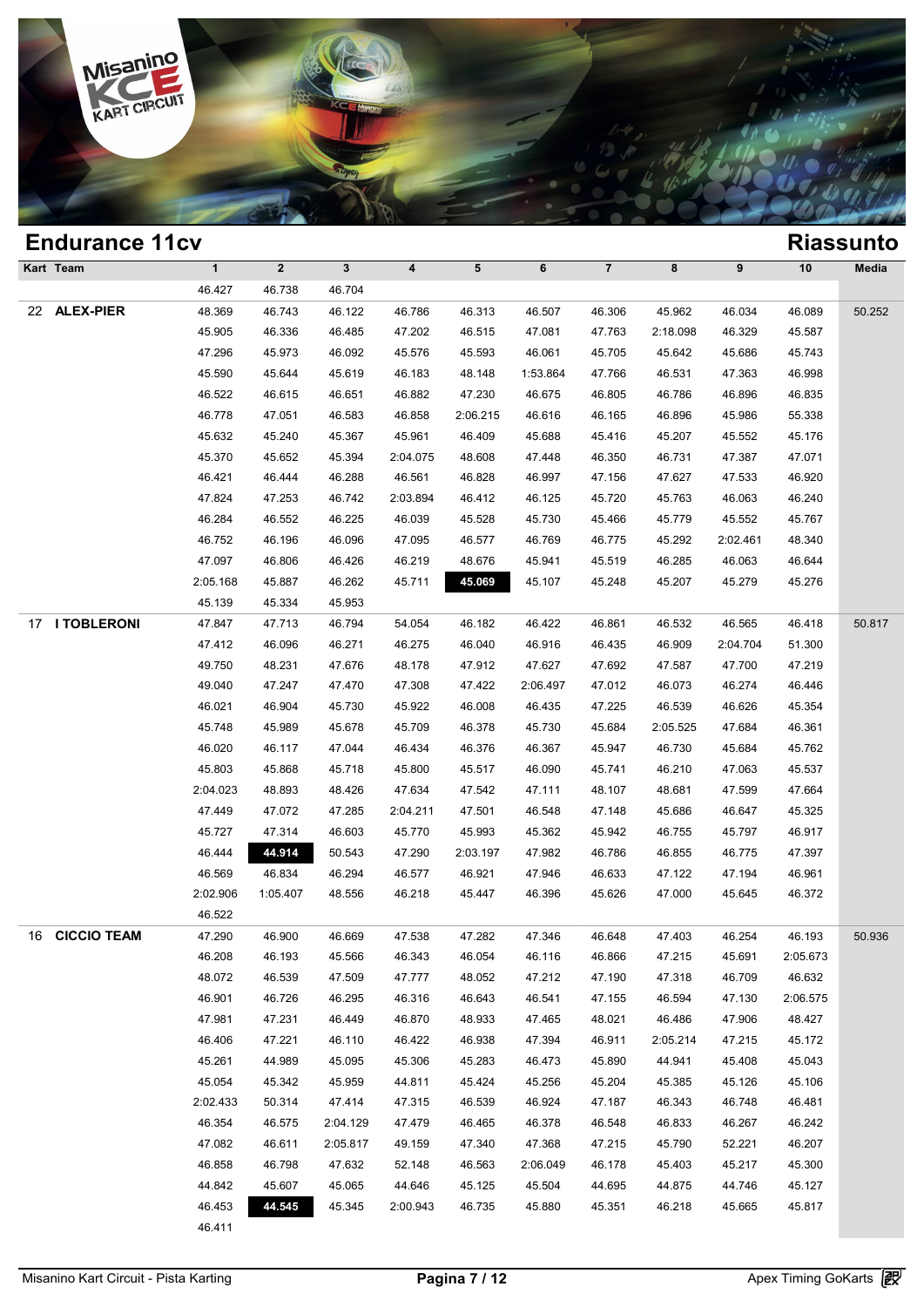

| Tabella dei giri  |                |                                  |                                |                           |                           |             |                 |             |               |                     |             |               |                |             |  |
|-------------------|----------------|----------------------------------|--------------------------------|---------------------------|---------------------------|-------------|-----------------|-------------|---------------|---------------------|-------------|---------------|----------------|-------------|--|
| Giro 1<br>Interv. | 5              | 1<br>$0.0\,$                     | $\overline{\mathbf{c}}$<br>0.3 | 10<br>1.6                 | $\overline{7}$<br>1.4     | 3<br>0.4    | 6<br>3.8        | 14<br>0.3   | 12<br>$0.0\,$ | 21<br>$0.0\,$       | 18<br>0.6   | 16<br>$1.2$   | 17<br>6.9      | 22<br>0.4   |  |
| Giro 2            | 5              | 1<br>0.2                         | $\overline{2}$<br>0.1          | 10<br>1.6                 | $\overline{7}$<br>1.0     | 3<br>0.9    | 6<br>5.5        | 14<br>0.3   | 21<br>0.4     | 18<br>0.5           | 12<br>0.0   | 16<br>0.6     | 22<br>7.2      | 17<br>0.5   |  |
| Giro 3            | 5              | 1<br>0.2                         | $\overline{2}$<br>0.4          | 10<br>1.5                 | $\overline{7}$<br>1.1     | 3<br>1.4    | 14<br>7.1       | 21<br>0.4   | 12<br>0.5     | 16<br>0.8           | 18<br>0.4   | 6<br>4.1      | 22<br>2.0      | 17<br>$1.1$ |  |
| Giro 4            | 5              | 1<br>0.1                         | $\overline{2}$<br>0.5          | 10<br>1.9                 | $\overline{7}$<br>0.5     | 3<br>2.3    | 14<br>7.4       | 21<br>0.3   | 12<br>0.6     | 18<br>1.8           | 16<br>0.8   | 22<br>5.9     | 6<br>3.3       | 17<br>5.1   |  |
| Giro 5            | 1              | 5<br>0.1                         | $\overline{2}$<br>0.1          | 10<br>2.1                 | $\overline{7}$<br>0.2     | 3<br>3.1    | 21<br>8.0       | 12<br>0.7   | 14<br>0.3     | 18<br>1.8           | 16<br>2.2   | 22<br>5.0     | 6<br>3.8       | 17<br>4.4   |  |
| Giro 6            | 1              | 5<br>0.3                         | $\overline{2}$<br>0.2          | 10<br>2.7                 | $\overline{7}$<br>0.1     | 3<br>3.7    | 21<br>8.3       | 12<br>0.3   | 14<br>0.6     | 18<br>1.9           | 16<br>3.5   | 22<br>4.1     | 6<br>4.5       | 17<br>3.7   |  |
| Giro 7            | 1              | 5<br>0.1                         | $\overline{2}$<br>0.4          | $\overline{7}$<br>4.2     | 10<br>0.2                 | 3<br>3.2    | 12<br>9.8       | 14<br>0.1   | 21<br>0.1     | 18<br>1.5           | 16<br>4.2   | 22<br>3.8     | 6<br>5.3       | 17<br>3.4   |  |
| Giro 8            | 1              | 5<br>0.2                         | $\overline{2}$<br>0.2          | $\overline{7}$<br>5.2     | 10<br>0.2                 | 3<br>3.1    | 12<br>10.5      | 14<br>0.3   | 21<br>0.2     | 18<br>2.2           | 16<br>4.7   | 22<br>2.3     | 6<br>6.4       | 17<br>2.9   |  |
| Giro 9            | 1              | 5<br>0.3                         | $\overline{2}$<br>0.2          | $\overline{7}$<br>5.5     | 10<br>0.3                 | 3<br>3.6    | 14<br>10.8      | 12<br>0.1   | 21<br>0.8     | 18<br>1.7           | 16<br>5.4   | 22<br>2.1     | 6<br>7.0       | 17<br>2.8   |  |
| Giro 10           | 1              | 5<br>0.1                         | $\overline{2}$<br>0.1          | $\overline{7}$<br>5.9     | 10<br>0.2                 | 3<br>4.3    | 12<br>12.8      | 14<br>0.3   | 18<br>0.6     | 16<br>5.9           | 21<br>0.3   | 22<br>1.7     | 6<br>7.8       | 17<br>2.4   |  |
| Giro 11           | 1              | 5<br>0.4                         | $\overline{2}$<br>0.4          | $\overline{7}$<br>5.7     | 10<br>0.5                 | 3<br>5.0    | 12<br>13.5      | 14<br>0.2   | 18<br>0.3     | 16<br>6.5           | 22<br>1.7   | 21<br>0.7     | 6<br>7.6       | 17<br>3.3   |  |
| Giro 12           | 1              | 5<br>$1.0$                       | $\overline{2}$<br>0.7          | $\overline{7}$<br>$5.5\,$ | 10<br>0.4                 | 3<br>5.6    | 12<br>13.3      | 14<br>0.3   | 18<br>1.1     | 16<br>6.5           | 22<br>1.9   | 21<br>0.4     | 6<br>8.1       | 17<br>2.8   |  |
| Giro 13           | 1              | 5<br>0.2                         | $\overline{2}$<br>0.8          | $\overline{7}$<br>5.6     | 10<br>0.2                 | 3<br>6.3    | 12<br>13.4      | 14<br>0.2   | 18<br>1.7     | 16<br>6.1           | 22<br>2.8   | 21<br>0.2     | 6<br>8.7       | 17<br>2.3   |  |
| Giro 14           | 1              | 5<br>0.1                         | 2<br>1.1                       | $\overline{7}$<br>$5.5\,$ | 10<br>0.2                 | 3<br>6.6    | 14<br>14.1      | 12<br>0.1   | 18<br>1.3     | 16<br>7.1           | 21<br>2.5   | 22<br>$1.1$   | 6<br>7.9       | 17<br>2.3   |  |
| Giro 15           | 1              | 5<br>0.4                         | 2<br>1.2                       | 10<br>5.9                 | $\overline{7}$<br>0.3     | 3<br>6.8    | 14<br>14.6      | 12<br>0.2   | 18<br>0.9     | 16<br>7.8           | 21<br>1.8   | 22<br>2.3     | 6<br>7.8       | 17<br>2.0   |  |
| Giro 16           | 1              | 5<br>0.5                         | 2<br>1.2                       | 10<br>6.5                 | $\overline{7}$<br>0.3     | 3<br>7.1    | 12<br>15.2      | 18<br>1.1   | 16<br>8.1     | 21<br>0.9           | 22<br>4.2   | 6<br>7.6      | 17<br>2.0      | 14<br>1:04  |  |
| Giro 17           | 1              | 5<br>$1.2$                       | 2<br>0.4                       | 10<br>7.4                 | $\overline{7}$<br>0.2     | 3<br>7.0    | 12<br>15.7      | 18<br>0.7   | 16<br>9.7     | 21<br>3.8           | 22<br>2.1   | 17<br>8.3     | 14<br>1:08     | 6<br>8.0    |  |
| Giro 18           | 1              | 5<br>2.4                         | $\overline{2}$<br>0.2          | $\overline{7}$<br>8.1     | 3<br>6.4                  | 16<br>28.2  | 21<br>3.7       | 17<br>10.3  | 10<br>30.2    | 18<br>22.2          | 12<br>0.6   | 14<br>16.5    | 6<br>7.9       | 22<br>5.1   |  |
| Giro 19           | 1              | 5<br>2.8                         | $\overline{2}$<br>0.1          | $\overline{7}$<br>9.0     | 3<br>6.3                  | 16<br>28.7  | 21<br>3.3       | 10<br>43.5  | 12<br>21.8    | 18<br>0.1           | 14<br>17.6  | 6<br>5.4      | 17<br>1.0      | 22<br>4.4   |  |
| Giro 20           | 1              | 5<br>3.1                         | $\overline{2}$<br>0.1          | $\overline{7}$<br>9.3     | 3<br>6.9                  | 10<br>1:16  | $12 \atop 22.0$ | 18<br>0.3   | 16<br>10.3    | $^{21}_{6.8}$       | 14<br>0.7   | 6<br>4.7      | $22$<br>$5.1$  | 17<br>1.2   |  |
| Giro 21           | 1              | 2<br>4.0                         | 5<br>0.2                       | $\overline{7}$<br>9.3     | 3<br>7.3                  | 10<br>1:16  | 12<br>21.9      | 18<br>0.3   | 16<br>12.3    | $21$ <sub>5.4</sub> | 14<br>0.8   | 6<br>3.4      | $^{22}_{6.9}$  | 17<br>3.7   |  |
| Giro 22           | 1              | $\overline{2}$<br>3.5            | 5<br>0.4                       | $\overline{7}$<br>9.8     | 3<br>7.5                  | 10<br>1:17  | 12<br>21.7      | 18<br>0.2   | 16<br>13.1    | 21<br>5.0           | 14<br>1.3   | 6<br>2.0      | 22<br>7.5      | 17<br>5.9   |  |
| Giro 23           | 1              | $\overline{2}$<br>3.5            | 5<br>0.5                       | $\overline{7}$<br>10.7    | 3<br>1:24                 | 10<br>2.4   | 12<br>22.2      | 18<br>0.2   | 16<br>14.2    | 21<br>3.6           | 14<br>2.0   | 6<br>0.2      | 22<br>8.6      | 17<br>7.5   |  |
| Giro 24           | 1              | $\overline{2}$<br>4.0            | 5<br>0.4                       | $\overline{7}$<br>11.2    | 3<br>1:25                 | 10<br>1.3   | 12<br>22.9      | 18<br>0.5   | 16<br>15.4    | 21<br>1.0           | 6<br>2.6    | 14<br>1.3     | 22<br>7.3      | 17<br>10.1  |  |
| Giro 25           | $\overline{2}$ | $\mathbf{1}$<br>1:12             | 5<br>4.7                       | 7<br>13.6                 | 3<br>7.3                  | 10<br>1.1   | 12<br>23.8      | 18<br>1.0   | 21<br>15.3    | 16<br>1.5           | 6<br>0.7    | 14<br>3.3     | 22<br>$5.9\,$  | 17<br>12.4  |  |
| Giro 26           | 1              | 2<br>$3.4$                       | 5<br>1.5                       | $\overline{7}$<br>15.4    | 3<br>5.1                  | 10<br>1.8   | 12<br>24.3      | 18<br>0.9   | 21<br>15.5    | 6<br>1.0            | 16<br>0.9   | 14<br>$3.2\,$ | 22<br>$5.6\,$  | 17<br>14.0  |  |
| Giro 27           | 1              | 2<br>4.2                         | 5<br>0.6                       | $\overline{7}$<br>18.5    | 3<br>2.2                  | 10<br>2.0   | 12<br>24.7      | 18<br>1.4   | 6<br>16.5     | 21<br>1.6           | 16<br>0.4   | 14<br>2.1     | 22<br>$5.2\,$  | 17<br>16.0  |  |
| Giro 28           | 1              | $\overline{\mathbf{c}}$<br>$4.0$ | 5<br>0.3                       | $\overline{7}$<br>21.1    | 3<br>1.3                  | 10<br>1.4   | 12<br>25.4      | 18<br>1.4   | 6<br>16.2     | 21<br>0.8           | 16<br>2.6   | 14<br>0.9     | 22<br>4.7      | 17<br>17.9  |  |
| Giro 29           | 1              | 2<br>3.7                         | 5<br>0.4                       | $\overline{7}$<br>23.0    | 3<br>$0.0\,$              | 10<br>1.4   | 12<br>26.4      | 18<br>$1.5$ | 6<br>15.2     | 21<br>1.6           | 16<br>3.4   | 14<br>0.6     | 22<br>4.0      | 17<br>20.0  |  |
| Giro 30           | 1              | $\overline{\mathbf{c}}$<br>3.2   | 5<br>0.4                       | 3<br>24.1                 | $\overline{7}$<br>0.9     | 10<br>0.3   | 12<br>27.2      | 18<br>1.8   | 6<br>14.2     | 21<br>2.9           | 16<br>3.6   | 14<br>0.1     | 22<br>3.6      | 17<br>21.4  |  |
| Giro 31           | 1              | $\sqrt{2}$<br>2.7                | 5<br>0.7                       | 3<br>24.8                 | $\overline{7}$<br>$1.8$   | 10<br>0.2   | 12<br>27.7      | 18<br>$1.5$ | 6<br>13.4     | 21<br>3.6           | 14<br>$4.0$ | 16<br>0.2     | 22<br>2.4      | 17<br>24.9  |  |
| Giro 32           | 1              | $\overline{2}$<br>2.7            | 5<br>0.2                       | 3<br>25.8                 | $\overline{7}$<br>$2.7\,$ | 10<br>0.2   | 12<br>27.6      | 18<br>2.6   | 6<br>12.1     | 21<br>3.7           | 16<br>5.3   | 14<br>0.4     | 22<br>0.9      | 17<br>26.5  |  |
| Giro 33           | 1              | $^{2}_{2.0}$                     | 5<br>0.1                       | 3<br>26.8                 | $\overline{7}$<br>3.7     | 10<br>0.1   | 12<br>27.4      | 18<br>3.3   | 6<br>10.6     | 21<br>5.0           | 16<br>5.3   | 14<br>0.4     | $^{22}_{0.2}$  | 17<br>28.3  |  |
| Giro 34           | 2              | 5<br>0.3                         | 3<br>27.3                      | 10<br>4.5                 | $\overline{7}$<br>0.5     | 12<br>27.7  | $18_{2.9}$      | 6<br>9.5    | 1<br>1.8      | 21<br>4.4           | 16<br>5.3   | 14<br>0.3     | $^{22}_{0.2}$  | 17<br>29.5  |  |
| Giro 35           | 2              | 5<br>0.4                         | $3$ <sub>27.9</sub>            | 10<br>5.1                 | $\overline{7}$<br>2.0     | $12 \n26.7$ | $18_{4.3}$      | 6<br>7.1    | 1<br>1.9      | $^{21}_{4.6}$       | 16<br>6.8   | 22<br>2.1     | $14 \atop 0.8$ | 17<br>27.9  |  |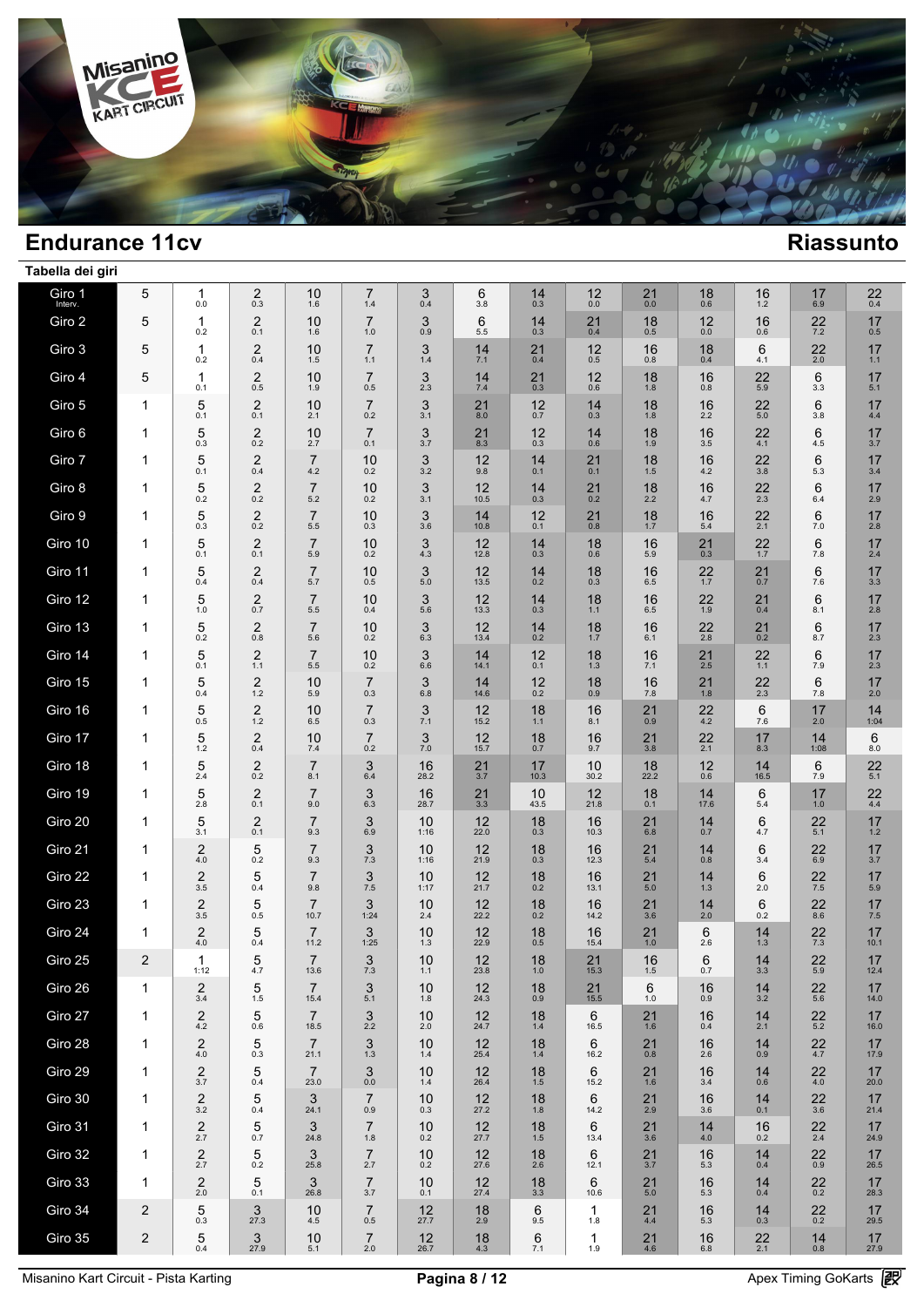

| Giro 36 | 2              | 5<br>0.3            | 3<br>28.8              | 10<br>5.9                         | 7<br>1.6               | 12<br>27.3            | 6<br>10.3          | 1<br>1.6      | 21<br>5.0     | 16<br>8.3      | 14<br>3.2        | 18<br>54.7    | 22<br>11.4  | 17<br>41.4           |  |
|---------|----------------|---------------------|------------------------|-----------------------------------|------------------------|-----------------------|--------------------|---------------|---------------|----------------|------------------|---------------|-------------|----------------------|--|
| Giro 37 | 2              | 5<br>1.1            | 3<br>28.7              | $\overline{7}$<br>8.8             | 12<br>27.0             | 6<br>10.5             | $\mathbf 1$<br>0.2 | 21<br>5.8     | 16<br>10.0    | 10<br>20.7     | 18<br>37.7       | 22<br>11.5    | 14<br>10.0  | 17<br>30.6           |  |
| Giro 38 | $\overline{2}$ | 5<br>2.2            | 3<br>28.9              | $\overline{7}$<br>9.1             | 6<br>36.3              | 1<br>0.3              | 21<br>6.8          | 16<br>10.9    | 10<br>20.2    | 18<br>37.1     | 12<br>2.6        | 22<br>9.9     | 14<br>11.9  | 17<br>28.2           |  |
| Giro 39 | $\overline{2}$ | 5<br>2.0            | 3<br>29.5              | $\overline{7}$<br>9.9             | 6<br>35.1              | $\mathbf{1}$<br>0.2   | 21<br>8.0          | 16<br>12.4    | 10<br>18.6    | 18<br>37.7     | 12<br>3.5        | 22<br>10.2    | 14<br>12.6  | 17<br>26.5           |  |
| Giro 40 | $\overline{2}$ | 5<br>2.1            | 3<br>30.0              | $\overline{7}$<br>10.6            | 1<br>35.0              | 6<br>0.4              | 10<br>38.8         | 18<br>38.1    | 12<br>3.8     | 22<br>11.2     | $^{21}_{7.1}$    | 16<br>2.1     | 14<br>3.6   | 17<br>25.6           |  |
| Giro 41 | $\overline{2}$ | 5<br>2.3            | 3<br>32.1              | $\overline{7}$<br>10.2            | 1<br>33.8              | 10<br>40.0            | 6<br>37.8          | 18<br>0.7     | 12<br>3.6     | 22<br>11.8     | 21<br>8.4        | 16<br>2.3     | 14<br>2.8   | 17<br>24.3           |  |
| Giro 42 | $\overline{2}$ | 5<br>2.3            | 3<br>33.2              | $\overline{7}$<br>10.8            | 1<br>32.5              | 10<br>40.6            | 18<br>39.4         | 6<br>2.8      | 12<br>0.8     | 22<br>12.3     | 21<br>8.9        | 16<br>2.4     | 14<br>3.3   | 17<br>23.6           |  |
| Giro 43 | $\overline{2}$ | 5<br>2.1            | 3<br>33.9              | $\overline{7}$<br>11.4            | 1<br>30.8              | 10<br>41.8            | 18<br>39.4         | 12<br>4.4     | 6<br>0.4      | $22$<br>12.2   | 21<br>8.8        | 16<br>2.3     | 14<br>3.9   | 17<br>22.2           |  |
| Giro 44 | $\overline{2}$ | 5<br>3.3            | 3<br>33.7              | $\overline{7}$<br>12.4            | 1<br>28.9              | 10<br>42.6            | 18<br>39.8         | 12<br>4.7     | 6<br>0.9      | 22<br>12.8     | 21<br>8.2        | 16<br>2.9     | 14<br>5.3   | 17<br>19.8           |  |
| Giro 45 | $\overline{2}$ | 5<br>3.7            | 3<br>33.7              | $\overline{7}$<br>12.7            | 1<br>28.0              | 10<br>43.7            | 18<br>39.7         | 12<br>5.1     | 6<br>2.3      | $22$<br>12.7   | 21<br>6.9        | 16<br>5.9     | 14<br>3.9   | 17<br>18.3           |  |
| Giro 46 | $\overline{c}$ | 5<br>4.9            | 3<br>33.1              | $\overline{7}$<br>13.4            | $\mathbf{1}$<br>26.8   | 10<br>45.3            | 18<br>39.8         | 12<br>6.8     | 6<br>1.5      | 22<br>12.2     | 21<br>6.9        | 16<br>6.7     | 14<br>4.1   | 17<br>17.1           |  |
| Giro 47 | $\overline{2}$ | 5<br>4.9            | $\overline{7}$<br>47.7 | 1<br>25.8                         | 3<br>36.9              | 10<br>9.5             | 18<br>39.5         | 12<br>7.3     | 6<br>2.8      | 22<br>11.8     | 21<br>6.2        | 16<br>8.6     | 14<br>3.3   | 17<br>17.1           |  |
| Giro 48 | $\overline{c}$ | 5<br>4.7            | $\overline{7}$<br>49.1 | 1<br>24.7                         | 3<br>38.2              | 10<br>9.3             | 18<br>38.9         | 12<br>7.7     | 6<br>5.4      | 22<br>10.4     | 21<br>5.0        | 16<br>9.5     | 14<br>4.3   | 17<br>16.2           |  |
| Giro 49 | $\overline{2}$ | 5<br>4.8            | $\overline{7}$<br>50.5 | $\mathbf{1}$<br>23.1              | 3<br>39.2              | 10<br>9.2             | 18<br>39.4         | 12<br>8.1     | 6<br>6.2      | 22<br>10.6     | 21<br>3.9        | 16<br>11.7    | 14<br>3.8   | 17<br>15.4           |  |
| Giro 50 | $\overline{2}$ | 5<br>5.4            | $\overline{7}$<br>51.4 | $\mathbf{1}$<br>21.7              | 3<br>40.7              | 10<br>8.6             | 18<br>41.1         | 12<br>$7.5\,$ | 6<br>6.5      | 22<br>10.8     | 21<br>2.9        | 16<br>14.2    | 14<br>2.4   | 17<br>13.7           |  |
| Giro 51 | $\overline{2}$ | 5<br>5.6            | 1<br>1:13              | 3<br>41.2                         | 10<br>9.1              | $\overline{7}$<br>5.8 | 18<br>35.0         | 12<br>8.5     | 6<br>6.2      | 22<br>11.6     | 21<br>2.0        | 16<br>14.7    | 14<br>3.8   | 17<br>11.7           |  |
| Giro 52 | $\overline{2}$ | $\mathbf 1$<br>1:19 | 5<br>2.9               | $\ensuremath{\mathsf{3}}$<br>37.8 | 10<br>9.4              | $\overline{7}$<br>6.7 | 18<br>35.8         | 12<br>8.6     | 6<br>5.1      | 22<br>12.8     | 21<br>1.0        | 16<br>15.9    | 14<br>4.1   | 17<br>10.1           |  |
| Giro 53 | $\overline{2}$ | 1<br>2.4            | 5<br>3.8               | 3<br>37.4                         | 10<br>10.0             | $\overline{7}$<br>6.3 | 18<br>36.2         | 12<br>9.6     | 6<br>4.8      | 22<br>13.2     | 21<br>0.5        | 16<br>16.0    | 14<br>5.8   | 17<br>$8.0\,$        |  |
| Giro 54 | $\overline{2}$ | 1<br>1.4            | 5<br>4.4               | 3<br>37.3                         | 10<br>10.2             | $\overline{7}$<br>6.4 | 12<br>46.4         | 6<br>6.3      | 22<br>12.9    | $^{21}_{0.3}$  | 16<br>15.7       | 17<br>13.1    | 18<br>17.7  | $14$ <sub>54.0</sub> |  |
| Giro 55 | $\overline{2}$ | 1<br>1.0            | 5<br>5.7               | 3<br>36.5                         | 10<br>11.1             | $\overline{7}$<br>6.1 | $12$<br>47.8       | 6<br>5.8      | 21<br>13.5    | 16<br>16.3     | 17<br>12.6       | 18<br>19.0    | 22<br>31.4  | 14<br>21.5           |  |
| Giro 56 | $\overline{c}$ | 1<br>1.0            | 5<br>6.0               | 3<br>36.6                         | $\overline{7}$<br>18.1 | 12<br>48.1            | 6<br>6.2           | 21<br>13.0    | 10<br>5.0     | 16<br>12.8     | 17<br>10.9       | 18<br>21.3    | 22<br>30.1  | 14<br>20.4           |  |
| Giro 57 | $\overline{2}$ | 1<br>0.6            | 5<br>6.5               | 3<br>36.8                         | $\overline{7}$<br>18.4 | 12<br>50.1            | 6<br>5.6           | 21<br>13.3    | 10<br>4.3     | 16<br>13.8     | 17<br>9.7        | 18<br>21.9    | 22<br>29.9  | 14<br>19.2           |  |
| Giro 58 | $\overline{c}$ | 1<br>0.4            | 5<br>6.6               | 3<br>38.1                         | $\overline{7}$<br>17.5 | 6<br>57.3             | 21<br>13.8         | 10<br>3.4     | 18<br>46.5    | 12<br>7.3      | 22<br>22.7       | 16<br>16.6    | 14<br>1.0   | 17<br>8.9            |  |
| Giro 59 | $\overline{2}$ | 5<br>7.2            | 3<br>38.4              | $\overline{7}$<br>17.5            | 1<br>13.7              | 6<br>45.2             | 21<br>14.2         | 10<br>2.1     | 18<br>48.6    | 12<br>5.7      | 22<br>22.6       | 14<br>17.4    | 16<br>0.4   | 17<br>10.4           |  |
| Giro 60 | $\overline{2}$ | 5<br>7.4            | 3<br>38.4              | $\overline{7}$<br>17.5            | 1<br>14.9              | 6<br>46.4             | 10<br>14.5         | 18<br>50.8    | 12<br>3.6     | 21<br>27.4     | 22<br>5.2        | 14<br>7.3     | 16<br>0.3   | 17<br>11.6           |  |
| Giro 61 | 2              | 5<br>$7.6\,$        | 3<br>39.3              | $\overline{7}$<br>17.7            | 1<br>15.2              | 6<br>47.0             | 10<br>13.5         | 18<br>51.6    | 12<br>2.9     | 21<br>29.2     | $\frac{22}{3.7}$ | 14<br>6.9     | 16<br>0.4   | 17<br>12.4           |  |
| Giro 62 | $\overline{2}$ | 5<br>7.4            | 3<br>39.7              | $\overline{7}$<br>17.8            | 1<br>15.1              | 6<br>49.1             | 10<br>11.8         | 18<br>52.9    | 12<br>$2.0\,$ | 21<br>30.1     | 22<br>2.6        | 14<br>6.8     | 16<br>0.2   | 17<br>13.5           |  |
| Giro 63 | $\overline{2}$ | 5<br>8.4            | 3<br>39.2              | 7<br>18.5                         | 1<br>14.2              | 6<br>50.7             | 10<br>10.3         | 18<br>54.6    | 12<br>0.4     | 22<br>33.4     | 21<br>4.2        | 14<br>2.4     | 16<br>0.1   | 17<br>15.5           |  |
| Giro 64 | $\overline{2}$ | 5<br>8.3            | 3<br>40.3              | 7<br>18.2                         | 1<br>13.7              | 10<br>1:01            | 12<br>55.2         | 18<br>$1.0$   | 6<br>13.5     | 22<br>19.7     | 21<br>4.7        | 14<br>1.0     | 16<br>0.3   | 17<br>16.6           |  |
| Giro 65 | $\overline{2}$ | 5<br>6.7            | 3<br>40.8              | $\overline{7}$<br>18.6            | 1<br>12.9              | 10<br>1:02            | 12<br>55.3         | 18<br>2.3     | 6<br>13.8     | 22<br>19.6     | 21<br>4.6        | 14<br>0.2     | 16<br>0.1   | 17<br>17.7           |  |
| Giro 66 | $\overline{2}$ | 5<br>6.2            | 3<br>41.7              | 7<br>18.2                         | 1<br>12.7              | 10<br>1:02            | 12<br>55.4         | 18<br>4.0     | 6<br>12.1     | 22<br>20.4     | 14<br>4.9        | 21<br>0.6     | 16<br>0.2   | 17<br>17.6           |  |
| Giro 67 | $\overline{2}$ | 5<br>6.4            | 3<br>42.3              | $\overline{7}$<br>18.3            | 1<br>12.0              | 10<br>1:03            | 12<br>54.9         | 18<br>5.6     | 6<br>10.3     | 22<br>21.0     | 14<br>5.1        | 16<br>1.1     | 21<br>0.5   | 17<br>17.1           |  |
| Giro 68 | $\overline{2}$ | 5<br>7.6            | 3<br>42.3              | $\overline{7}$<br>17.9            | $\mathbf 1$<br>11.8    | 10<br>1:04            | $12$<br>54.6       | 18<br>6.9     | 6<br>9.5      | $22$<br>$21.0$ | 14<br>5.7        | $16_{0.2}$    | $21$<br>1.2 | 17<br>18.2           |  |
| Giro 69 | $\overline{2}$ | 5<br>8.2            | 3<br>42.1              | $\overline{7}$<br>18.2            | 1<br>10.9              | 10<br>1:04            | $12$<br>54.9       | 6<br>16.5     | 22<br>21.4    | 14<br>5.5      | 16<br>0.3        | $^{21}_{2.2}$ | 17<br>17.5  | 18<br>19.6           |  |
| Giro 70 | $\overline{2}$ | 5<br>8.2            | 3<br>42.6              | $\overline{7}$<br>19.1            | 1<br>9.5               | 10<br>1:05            | 12<br>55.1         | 6<br>16.2     | 22<br>21.7    | 14<br>5.4      | 16<br>0.3        | 21<br>3.0     | 17<br>17.4  | 18<br>20.6           |  |
| Giro 71 | $\overline{c}$ | 5<br>8.3            | 3<br>43.4              | $\overline{7}$<br>19.1            | 1<br>8.6               | 10<br>1:06            | 12<br>54.4         | 6<br>16.8     | 22<br>21.8    | 14<br>$5.2$    | 16<br>0.1        | 21<br>4.3     | 17<br>16.9  | 18<br>21.2           |  |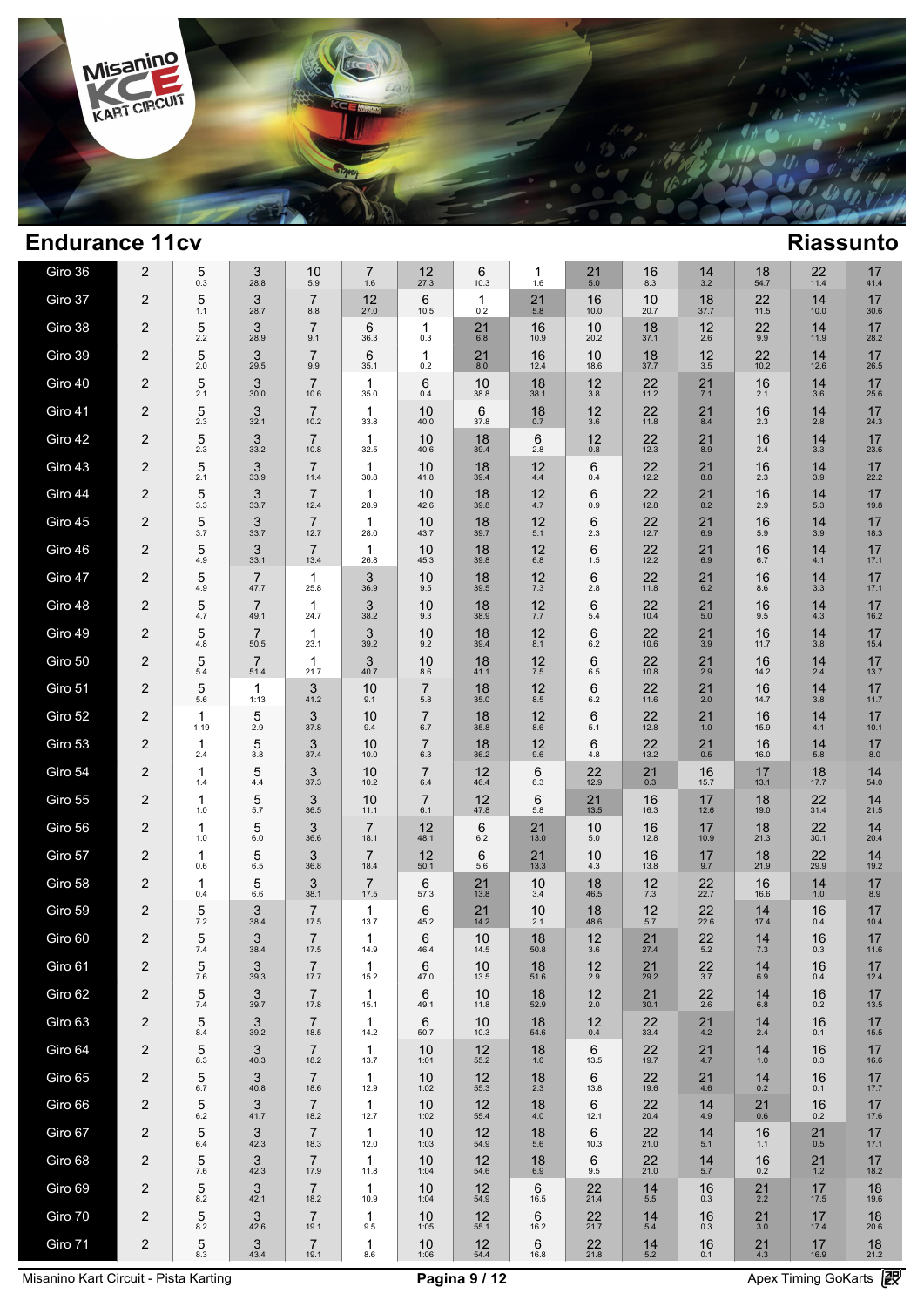

| Giro 72         | $\overline{2}$ | 5<br>8.1               | $\overline{7}$<br>1:03         | 1<br>7.7                       | 3<br>48.6               | 10<br>18.4             | $12$<br>54.3 | 6<br>16.9      | 22<br>22.6           | 16<br>5.1     | 21<br>5.7           | 17<br>16.0    | 18<br>21.6          | $14 \over 34.7$ |  |
|-----------------|----------------|------------------------|--------------------------------|--------------------------------|-------------------------|------------------------|--------------|----------------|----------------------|---------------|---------------------|---------------|---------------------|-----------------|--|
| Giro 73         | $\overline{2}$ | 5<br>8.5               | $\overline{7}$<br>1:04         | 1<br>6.9                       | 3<br>50.4               | 10<br>17.6             | 12<br>54.0   | 6<br>16.7      | 22<br>23.2           | 16<br>5.7     | 21<br>$6.0\,$       | 17<br>15.4    | 18<br>22.7          | 14<br>37.4      |  |
| Giro 74         | $\overline{c}$ | 5<br>8.3               | $\overline{7}$<br>1:04         | 1<br>6.3                       | 3<br>50.9               | 10<br>18.0             | 12<br>53.9   | 6<br>16.6      | 16<br>28.8           | 21<br>7.5     | 17<br>14.9          | 18<br>23.9    | 22<br>27.0          | 14<br>10.4      |  |
| Giro 75         | $\overline{2}$ | 5<br>8.5               | $\overline{7}$<br>1:04         | $\mathbf 1$<br>5.6             | 3<br>51.5               | 12<br>1:12             | 6<br>16.2    | 10<br>7.0      | 16<br>22.4           | 21<br>8.0     | 17<br>14.5          | 18<br>24.8    | 22<br>29.2          | 14<br>8.3       |  |
| Giro 76         | $\overline{c}$ | 5<br>8.4               | 1<br>1:10                      | 3<br>51.9                      | $\overline{7}$<br>19.9  | 12<br>53.3             | 6<br>16.0    | 10<br>8.2      | 16<br>21.2           | $^{21}_{8.4}$ | 17<br>14.9          | 18<br>25.0    | $22$<br>30.4        | $14 \atop 7.5$  |  |
| Giro 77         | $\overline{c}$ | 1<br>1:18              | 5<br>6.3                       | 3<br>45.9                      | $\overline{7}$<br>21.8  | 6<br>1:08              | 10<br>8.4    | 16<br>21.0     | 21<br>8.9            | 17<br>15.0    | 12<br>6.1           | 18<br>19.9    | 22<br>30.0          | 14<br>7.6       |  |
| Giro 78         | $\overline{2}$ | 1<br>1:18              | 5<br>7.8                       | 3<br>46.0                      | $\overline{7}$<br>21.4  | 6<br>1:08              | 10<br>9.3    | 16<br>20.5     | 21<br>9.1            | 17<br>15.6    | 12<br>$7.2\,$       | 18<br>19.0    | 22<br>30.3          | 14<br>8.1       |  |
| Giro 79         | $\mathbf{1}$   | 2<br>0.2               | 5<br>8.8                       | 3<br>45.3                      | $\overline{7}$<br>21.8  | 6<br>1:07              | 10<br>9.5    | 16<br>20.7     | 21<br>9.6            | 17<br>17.0    | 12<br>5.6           | 18<br>20.3    | 22<br>30.9          | 14<br>6.8       |  |
| Giro 80         | $\mathbf{1}$   | 2<br>2.2               | 5<br>7.9                       | 3<br>45.1                      | $\overline{7}$<br>22.4  | 6<br>1:07              | 10<br>8.4    | 16<br>21.2     | 17<br>27.1           | 12<br>5.8     | 18<br>21.2          | 22<br>31.3    | 21<br>4.0           | 14<br>2.3       |  |
| Giro 81         | 1              | 5<br>10.9              | 3<br>44.9                      | $\overline{7}$<br>22.8         | $\overline{c}$<br>0.6   | 6<br>1:06              | 10<br>7.9    | 12<br>55.1     | 18<br>22.2           | 16<br>21.6    | $^{22}_{9.6}$       | 21<br>3.9     | 14<br>1.4           | 17<br>13.7      |  |
| Giro 82         | 1              | 5<br>11.0              | 3<br>45.7                      | $\overline{7}$<br>22.3         | $\overline{2}$<br>1.4   | 6<br>1:06              | 10<br>7.4    | 12<br>56.3     | 18<br>22.6           | 16<br>25.6    | $22$<br>5.7         | 21<br>2.9     | 14<br>1.7           | 17<br>16.8      |  |
| Giro 83         | 1              | 5<br>11.9              | 3<br>45.8                      | $\overline{7}$<br>22.8         | 2<br>0.8                | 6<br>1:07              | 10<br>5.3    | 12<br>58.2     | 18<br>22.1           | 16<br>27.1    | 22<br>4.6           | $^{21}_{2.2}$ | 14<br>2.5           | 17<br>18.9      |  |
| Giro 84         | $\mathbf{1}$   | 5<br>12.7              | 3<br>46.0                      | $\overline{7}$<br>23.1         | $\overline{2}$<br>0.1   | 6<br>1:08              | 10<br>5.0    | $12$<br>$59.3$ | 18<br>22.4           | 16<br>28.3    | $\frac{22}{3.8}$    | 21<br>1.0     | 14<br>3.6           | 17<br>20.0      |  |
| Giro 85         | 5              | 3<br>46.7              | $\mathbf{1}$<br>16.7           | $\overline{2}$<br>7.2          | $\overline{7}$<br>0.3   | 6<br>1:06              | 10<br>4.2    | 12<br>1:00     | 18<br>23.0           | 16<br>28.4    | 22<br>4.1           | 21<br>0.2     | 14<br>4.5           | 17<br>20.7      |  |
| Giro 86         | 5              | 3<br>46.6              | $\mathbf{1}$<br>18.3           | $\overline{\mathbf{c}}$<br>6.3 | $\overline{7}$<br>0.3   | 6<br>1:06              | 10<br>3.2    | 12<br>1:02     | 18<br>22.8           | 16<br>29.7    | $21$ <sub>2.7</sub> | 22<br>$1.4$   | $14 \over 4.7$      | 17<br>20.8      |  |
| Giro 87         | 3              | 1<br>18.2              | $\overline{2}$<br>6.6          | $\overline{7}$<br>0.3          | 5<br>5.5                | 6<br>1:01              | 10<br>2.1    | 12<br>1:03     | 18<br>23.2           | 16<br>30.9    | $21$<br>$1.2$       | 22<br>2.9     | 14<br>4.1           | 17<br>22.4      |  |
| Giro 88         | 3              | 1<br>18.0              | $\overline{\mathbf{c}}$<br>7.2 | $\overline{7}$<br>0.7          | 5<br>5.5                | 10<br>1:03             | 12<br>1:04   | 6<br>16.3      | 18<br>7.4            | 16<br>31.2    | $^{21}_{0.4}$       | 22<br>4.9     | $14$ <sub>5.7</sub> | 17<br>21.9      |  |
| Giro 89         | 3              | 1<br>17.0              | $\overline{7}$<br>8.4          | 5<br>5.6                       | 10<br>1:02              | $\overline{2}$<br>7.3  | 12<br>59.0   | 6<br>22.0      | 21<br>32.9           | 16<br>0.9     | 22<br>$6.2\,$       | 14<br>4.3     | 17<br>23.3          | 18<br>13.6      |  |
| Giro 90         | 3              | 1<br>17.0              | $\overline{7}$<br>8.3          | 5<br>5.8                       | 10<br>1:02              | $^{2}_{8.4}$           | 12<br>58.7   | 6<br>22.7      | 21<br>32.1           | 16<br>2.1     | $22$<br>6.7         | 14<br>3.8     | 17<br>24.5          | 18<br>13.0      |  |
| Giro 91         | 3              | 1<br>16.4              | $\overline{7}$<br>8.7          | 5<br>$5.5\,$                   | 10<br>1:03              | $\overline{c}$<br>8.5  | 12<br>59.0   | 6<br>22.7      | 21<br>31.9           | 16<br>3.5     | 22<br>8.1           | 14<br>2.3     | 17<br>25.7          | 18<br>11.4      |  |
| Giro 92         | 3              | 1<br>16.3              | $\overline{7}$<br>9.2          | 5<br>$5.0\,$                   | 10<br>1:03              | $\overline{2}$<br>8.9  | 12<br>1:01   | 6<br>20.4      | 21<br>32.3           | 16<br>4.8     | 22<br>8.8           | 17<br>27.8    | 18<br>10.8          | 14<br>41.8      |  |
| Giro 93         | 3              | 1<br>15.6              | $\overline{7}$<br>9.8          | 5<br>4.4                       | 10<br>1:03              | $\overline{c}$<br>9.0  | 12<br>1:02   | 6<br>19.8      | 21<br>32.5           | 22<br>15.2    | 17<br>28.4          | 18<br>9.8     | 16<br>30.2          | $14 \over 13.6$ |  |
| Giro 94         | 3              | 1<br>15.0              | $\overline{7}$<br>10.6         | 5<br>3.5                       | 10<br>1:03              | $\overline{c}$<br>9.1  | 12<br>1:03   | 6<br>19.4      | 21<br>32.5           | 18<br>54.5    | 16<br>31.7          | 22<br>7.8     | 14<br>5.6           | 17<br>23.0      |  |
| Giro 95         | 3              | $\mathbf{1}$<br>14.7   | $\overline{7}$<br>11.3         | 5<br>3.6                       | 10<br>1:02              | $\overline{c}$<br>9.5  | 12<br>1:04   | 6<br>18.7      | 21<br>32.9           | 18<br>55.0    | 16<br>32.4          | 22<br>7.8     | 14<br>6.1           | 17<br>23.6      |  |
| Giro 96         | $\mathbf{1}$   | $\overline{7}$<br>12.4 | 5<br>2.8                       | 3<br>47.1                      | 10<br>15.9              | $\overline{2}$<br>15.5 | 12<br>58.8   | 6<br>18.0      | 21<br>33.9           | 18<br>55.6    | 16<br>32.7          | 22<br>7.5     | 14<br>7.1           | 17<br>23.1      |  |
| Giro 97         | $\mathbf 1$    | 7<br>13.4              | 5<br>2.1                       | 3<br>48.4                      | 2<br>32.1               | 12<br>57.8             | 10<br>2.3    | 6<br>14.8      | 21<br>34.6           | 18<br>57.1    | 16<br>32.5          | $22$<br>6.7   | 14<br>7.8           | 17<br>23.8      |  |
| Giro 98         | $\mathbf 1$    | $\overline{7}$<br>13.3 | 5<br>1.0                       | 3<br>49.8                      | $\overline{2}$<br>31.4  | 12<br>58.7             | 10<br>2.5    | 6<br>14.5      | $21$ <sub>34.7</sub> | 18<br>57.4    | 16<br>33.6          | 22<br>5.6     | 14<br>8.3           | 17<br>23.2      |  |
| Giro 99         | $\mathbf{1}$   | $\overline{7}$<br>12.0 | 5<br>0.4                       | 3<br>50.4                      | 2<br>31.2               | 10<br>1:02             | 6<br>14.2    | 21<br>34.6     | 12<br>26.7           | 18<br>31.3    | 16<br>33.9          | 22<br>$5.4\,$ | 14<br>8.5           | 17<br>23.6      |  |
| Giro 100        | $\mathbf{1}$   | 5<br>12.9              | $\overline{7}$<br>$0.0\,$      | 3<br>51.3                      | 2<br>30.3               | 10<br>1:02             | 6<br>14.1    | 21<br>35.2     | 18<br>58.9           | 16<br>34.0    | 22<br>5.4           | 12<br>7.7     | 14<br>$1.4$         | 17<br>22.0      |  |
| <b>Giro 101</b> | $\mathbf{1}$   | $\overline{7}$<br>14.3 | 5<br>0.1                       | 3<br>50.9                      | 2<br>29.6               | 10<br>1:02             | 6<br>13.8    | 21<br>36.0     | 18<br>59.2           | 16<br>35.2    | 22<br>4.6           | 12<br>9.5     | 14<br>0.2           | 17<br>20.9      |  |
| <b>Giro 102</b> | 1              | 5<br>15.8              | 3<br>50.3                      | $\overline{7}$<br>27.2         | $\overline{2}$<br>2.1   | 10<br>1:03             | 6<br>13.1    | 21<br>36.2     | 18<br>59.8           | 16<br>36.2    | 22<br>4.6           | 14<br>10.8    | 12<br>1.0           | 17<br>19.5      |  |
| <b>Giro 103</b> | $\mathbf{1}$   | 5<br>16.1              | 3<br>50.9                      | $\overline{7}$<br>29.2         | $\overline{2}$<br>0.2   | 10<br>1:03             | 6<br>13.1    | 21<br>36.3     | 18<br>1:00           | 22<br>41.0    | 14<br>11.1          | 12<br>0.6     | 17<br>20.0          | 16<br>43.1      |  |
| <b>Giro 104</b> | $\mathbf{1}$   | 5<br>16.3              | 3<br>51.6                      | $^{2}_{29.2}$                  | $\overline{7}$<br>$1.0$ | 10<br>1:02             | 6<br>12.8    | 18<br>1:39     | $21$<br>15.8         | 22<br>24.8    | 14<br>11.0          | 12<br>1.3     | 17<br>19.1          | 16<br>46.5      |  |
| <b>Giro 105</b> | $\mathbf{1}$   | 5<br>16.0              | 3<br>52.5                      | $\overline{2}$<br>28.6         | $\overline{7}$<br>2.1   | 10<br>1:02             | 6<br>1:30    | 18<br>22.8     | 21<br>16.4           | 22<br>23.7    | 14<br>11.5          | 12<br>1.7     | 17<br>18.6          | 16<br>47.8      |  |
| Giro 106        | 1              | 5<br>15.8              | 3<br>52.8                      | $\overline{2}$<br>28.6         | $\overline{7}$<br>3.3   | 10<br>1:02             | 6<br>1:31    | 18<br>20.8     | 21<br>17.2           | 22<br>23.1    | 14<br>12.0          | 12<br>$1.5$   | 17<br>18.0          | 16<br>49.8      |  |
| <b>Giro 107</b> | 1              | 5<br>15.7              | 3<br>53.5                      | $\overline{2}$<br>28.5         | $\overline{7}$<br>$4.0$ | 10<br>1:02             | 6<br>1:33    | 21<br>36.6     | 22<br>22.8           | 14<br>12.9    | 12<br>2.0           | 17<br>17.1    | 18<br>$4.2\,$       | 16<br>46.9      |  |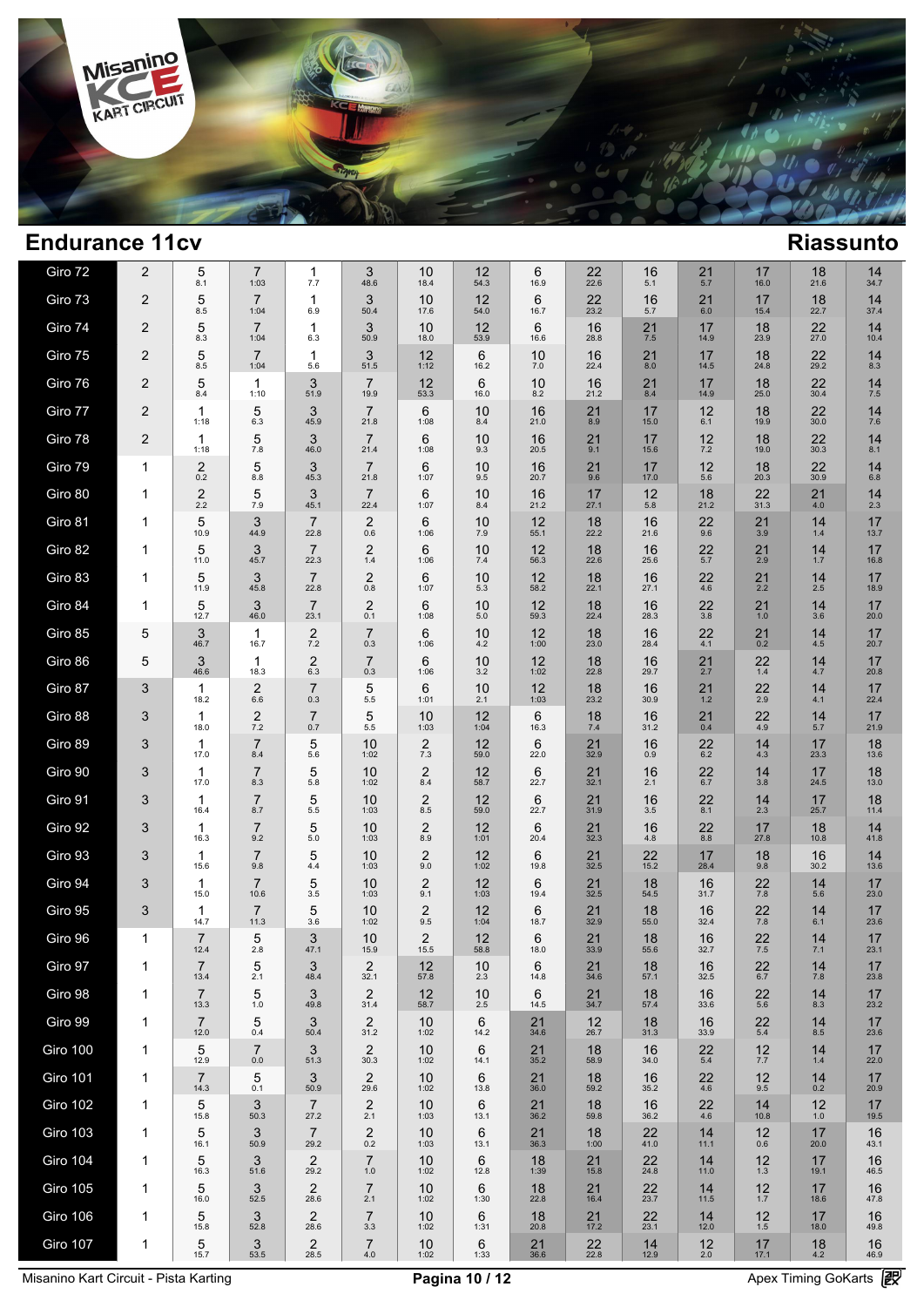

| Giro 108        | 1 | 5<br>15.9  | 3<br>54.1              | $\overline{2}$<br>28.0   | 7<br>5.4               | 10<br>1:01             | 6<br>1:33    | 21<br>37.6 | 22<br>22.0           | 14<br>13.5     | 12<br>2.4       | 17<br>17.0             | 18<br>4.9                    | 16<br>45.2        |  |
|-----------------|---|------------|------------------------|--------------------------|------------------------|------------------------|--------------|------------|----------------------|----------------|-----------------|------------------------|------------------------------|-------------------|--|
| <b>Giro 109</b> | 1 | 5<br>15.9  | 3<br>55.0              | $\boldsymbol{2}$<br>27.7 | $\overline{7}$<br>5.8  | 10<br>1:02             | 6<br>1:34    | 21<br>36.7 | 22<br>22.3           | 14<br>14.5     | 12<br>2.1       | 17<br>16.6             | 18<br>4.8                    | 16<br>51.7        |  |
| <b>Giro 110</b> | 1 | 5<br>15.6  | 3<br>56.0              | $\overline{7}$<br>34.1   | 10<br>1:01             | $\overline{2}$<br>7.4  | 6<br>1:28    | 21<br>35.4 | 22<br>22.2           | 12<br>17.4     | 17<br>17.1      | 18<br>11.6             | 16<br>44.2                   | 14<br>2.9         |  |
| Giro 111        | 1 | 5<br>5.3   | 3<br>57.2              | 10<br>19.5               | $\overline{2}$<br>7.8  | $\overline{7}$<br>6.2  | 6<br>1:22    | 21<br>35.6 | 22<br>23.4           | 12<br>17.2     | 17<br>16.9      | 18<br>10.8             | 16<br>45.4                   | 14<br>2.1         |  |
| Giro 112        | 1 | 5<br>4.3   | 3<br>57.8              | $\overline{2}$<br>26.4   | $\overline{7}$<br>7.1  | 10<br>1:06             | 6<br>16.9    | 21<br>34.2 | 22<br>24.2           | 12<br>16.9     | 17<br>16.0      | 18<br>11.5             | 16<br>46.6                   | 14<br>0.6         |  |
| <b>Giro 113</b> | 1 | 5<br>4.3   | 3<br>58.3              | $\overline{2}$<br>25.5   | $\overline{7}$<br>8.0  | 10<br>1:07             | 6<br>17.0    | 21<br>33.8 | 22<br>24.7           | 12<br>17.0     | 17<br>20.3      | 18<br>$7.\overline{8}$ | 16<br>47.4                   | 14<br>0.2         |  |
| Giro 114        | 1 | 5<br>3.5   | 3<br>58.6              | $\overline{2}$<br>25.4   | $\overline{7}$<br>17.9 | 10<br>57.9             | 6<br>16.4    | 21<br>34.3 | 22<br>26.4           | 12<br>16.8     | 17<br>20.7      | 18<br>6.9              | 14<br>48.1                   | 16<br>4.9         |  |
| <b>Giro 115</b> | 1 | 5<br>3.3   | 3<br>59.0              | $\overline{2}$<br>24.7   | $\overline{7}$<br>19.1 | 10<br>57.9             | 6<br>16.4    | 21<br>34.6 | 22<br>27.4           | 12<br>17.3     | 18<br>26.3      | 14<br>47.6             | 16<br>6.3                    | 17<br>16.4        |  |
| <b>Giro 116</b> | 1 | 5<br>3.9   | 3<br>58.1              | $\overline{2}$<br>24.5   | $\overline{7}$<br>19.5 | 10<br>58.8             | 6<br>15.8    | 22<br>1:03 | 12<br>17.5           | 18<br>24.7     | $^{21}_{8.6}$   | 14<br>38.5             | 17<br>25.8                   | 16<br>1:01        |  |
| Giro 117        | 1 | 5<br>3.0   | 3<br>58.4              | $\overline{c}$<br>24.2   | $\overline{7}$<br>20.5 | 10<br>59.0             | 6<br>15.3    | 22<br>1:05 | 12<br>17.5           | 18<br>23.4     | 21<br>10.9      | 14<br>36.6             | 17<br>26.8                   | 16<br>1:00        |  |
| <b>Giro 118</b> | 1 | 5<br>3.0   | 3<br>58.9              | $\overline{2}$<br>23.5   | $\overline{7}$<br>21.5 | 10<br>58.9             | 6<br>15.9    | 22<br>1:04 | 18<br>41.6           | 21<br>11.6     | 14<br>34.7      | 12<br>7.1              | 17<br>21.7                   | 16<br>59.5        |  |
| <b>Giro 119</b> | 1 | 5<br>3.0   | 3<br>1:00              | $\overline{c}$<br>21.4   | $\overline{7}$<br>22.7 | 10<br>59.0             | 6<br>1:33    | 18<br>28.7 | 21<br>12.8           | 22<br>22.9     | 14<br>10.3      | 12<br>7.9              | 17<br>22.9                   | 16<br>57.9        |  |
| <b>Giro 120</b> | 1 | 5<br>2.9   | 3<br>1:02              | $\overline{c}$<br>18.8   | $\overline{7}$<br>23.6 | 10<br>59.4             | 6<br>1:34    | 18<br>28.3 | 21<br>13.2           | 22<br>25.2     | 14<br>7.3       | 12<br>7.6              | 17<br>25.3                   | 16<br>55.8        |  |
| <b>Giro 121</b> | 1 | 5<br>2.9   | 3<br>1:03              | $\overline{2}$<br>18.0   | $\overline{7}$<br>24.7 | 10<br>59.4             | 6<br>1:33    | 18<br>28.9 | 21<br>14.0           | 22<br>25.4     | 14<br>5.1       | 12<br>7.6              | 17<br>27.0                   | 16<br>54.1        |  |
| <b>Giro 122</b> | 1 | 5<br>2.6   | 3<br>1:03              | $\overline{c}$<br>17.6   | $\overline{7}$<br>25.7 | 10<br>59.5             | 6<br>1:33    | 18<br>29.0 | 21<br>14.7           | 22<br>26.4     | 14<br>3.7       | 12<br>7.1              | 17<br>29.0                   | 16<br>52.9        |  |
| <b>Giro 123</b> | 1 | 5<br>2.5   | 3<br>1:04              | $\overline{c}$<br>16.7   | 10<br>1:26             | $\overline{7}$<br>16.6 | 6<br>1:17    | 18<br>28.7 | 21<br>16.1           | 22<br>26.1     | 14<br>2.2       | 12<br>7.1              | 17<br>30.3                   | 16<br>51.6        |  |
| <b>Giro 124</b> | 1 | 5<br>2.7   | 3<br>1:04              | $\overline{c}$<br>16.7   | 10<br>1:27             | $\overline{7}$<br>16.6 | 6<br>1:16    | 18<br>28.8 | 21<br>17.5           | 22<br>25.7     | 14<br>1.0       | 12<br>6.8              | 17<br>32.2                   | 16<br>49.7        |  |
| <b>Giro 125</b> | 1 | 5<br>2.7   | 3<br>1:04              | $\overline{2}$<br>16.0   | 10<br>1:28             | $\overline{7}$<br>16.7 | 6<br>1:16    | 18<br>29.2 | 21<br>18.9           | 22<br>28.1     | 12<br>4.4       | 17<br>33.8             | 14<br>36.1                   | 16<br>11.8        |  |
| <b>Giro 126</b> | 1 | 5<br>2.5   | $\overline{2}$<br>1:20 | 3<br>1:01                | $\overline{7}$<br>43.4 | 10<br>1:00             | 6<br>15.9    | 18<br>30.7 | $21$<br>19.2         | $22$<br>$27.5$ | 12<br>3.3       | 17<br>37.0             | 14<br>37.1                   | 16<br>8.3         |  |
| <b>Giro 127</b> | 1 | 5<br>2.3   | $\overline{2}$<br>1:20 | 3<br>1:03                | $\overline{7}$<br>42.7 | 10<br>1:02             | 6<br>13.8    | 18<br>32.3 | 22<br>46.0           | $12 \n2.7$     | 17<br>38.7      | $21$<br>10.4           | 14<br>27.1                   | 16<br>5.9         |  |
| <b>Giro 128</b> | 5 | 1<br>1:14  | $\overline{2}$<br>6.6  | 3<br>1:03                | $\overline{7}$<br>42.7 | 10<br>1:02             | 6<br>13.5    | 18<br>32.9 | 22<br>47.0           | 12<br>1.0      | 17<br>41.2      | 21<br>10.6             | 14<br>26.1                   | 16<br>4.5         |  |
| <b>Giro 129</b> | 5 | -1<br>1:15 | $\overline{2}$<br>5.6  | 3<br>1:04                | $\overline{7}$<br>42.8 | 10<br>1:02             | 6<br>13.7    | 22<br>1:21 | 12<br>0.2            | 18<br>28.3     | 17<br>14.8      | 21<br>9.4              | 14<br>27.1                   | 16<br>2.2         |  |
| <b>Giro 130</b> | 5 | -1<br>1:14 | $\overline{2}$<br>5.2  | 3<br>1:04                | $\overline{7}$<br>42.9 | 10<br>1:02             | 6<br>14.6    | 12<br>1:20 | 22<br>1.1            | 18<br>28.9     | 17<br>14.7      | 21<br>8.3              | 14<br>28.5                   | 16<br>0.1         |  |
| <b>Giro 131</b> | 5 | 1<br>1:14  | $\overline{2}$<br>4.8  | 3<br>1:05                | $\overline{7}$<br>43.5 | 10<br>1:01             | 6<br>15.2    | 12<br>1:20 | 18<br>31.0           | 21<br>23.1     | 22<br>27.0      | 16<br>2.0              | 14<br>0.9                    | 17<br>38.4        |  |
| <b>Giro 132</b> | 5 | 1<br>1:14  | 2<br>4.8               | 3<br>1:05                | $\overline{7}$<br>43.9 | 10<br>1:01             | 6<br>14.8    | 12<br>1:21 | 18<br>31.5           | 21<br>22.5     | 22<br>27.6      | 16<br>0.7              | 14<br>2.3                    | 17<br>57.8        |  |
| <b>Giro 133</b> | 5 | 1<br>1:14  | $^{2}_{4.4}$           | 3<br>1:05                | 44.2                   | 10<br>1:01             | 6<br>14.8    | 12<br>1:21 | 18<br>32.5           | $21$<br>$22.5$ | 16<br>28.1      | $^{22}_{0.2}$          | $14 \over 3.4$               | 17<br>59.8        |  |
| <b>Giro 134</b> | 5 | 1<br>1:15  | $\overline{2}$<br>3.6  | 3<br>1:05                | $\overline{7}$<br>44.8 | 10<br>1:01             | 6<br>15.5    | 12<br>1:21 | 18<br>32.8           | $21$<br>$22.9$ | 22<br>28.3      | 14<br>$4.0$            | 17<br>59.7                   | 16<br>11.2        |  |
| Giro 135        | 1 | 5<br>1.4   | $\overline{2}$<br>1.6  | 3<br>1:06                | 7<br>45.2              | 10<br>1:00             | 6<br>16.1    | 12<br>1:21 | 18<br>33.6           | 21<br>22.8     | 22<br>27.5      | 14<br>5.7              | 17<br>58.4                   | 16<br>12.5        |  |
| <b>Giro 136</b> | 1 | 5<br>2.1   | 2<br>1.2               | 3<br>1:06                | 7<br>45.3              | 10<br>1:00             | 6<br>16.9    | 12<br>1:20 | 18<br>34.3           | 21<br>23.4     | 22<br>26.6      | 14<br>7.2              | 17<br>58.2                   | 16<br>12.0        |  |
| Giro 137        | 1 | 5<br>2.8   | 3<br>1:07              | $\overline{c}$<br>9.4    | 10<br>1:37             | $\overline{7}$<br>15.2 | 6<br>3.0     | 12<br>1:19 | 18<br>34.8           | 21<br>23.6     | 22<br>26.4      | 14<br>8.4              | 17<br>57.4                   | 16<br>11.7        |  |
| <b>Giro 138</b> | 1 | 5<br>3.4   | $\overline{c}$<br>1:17 | 3<br>1:06                | 10<br>29.5             | $\overline{7}$<br>17.1 | 6<br>1:20    | 12<br>0.6  | 18<br>34.9           | 21<br>24.3     | 22<br>25.6      | 14<br>9.5              | 17<br>58.0                   | 16<br>10.9        |  |
| <b>Giro 139</b> | 1 | 5<br>3.5   | $\overline{2}$<br>1:16 | 3<br>1:18                | 10<br>18.0             | $\overline{7}$<br>18.2 | 12<br>1:20   | 6<br>1.5   | 18<br>33.9           | 21<br>25.5     | 22<br>24.3      | 14<br>10.6             | 17<br>57.3                   | 16<br>10.9        |  |
| <b>Giro 140</b> | 1 | 5<br>3.7   | $\overline{2}$<br>1:16 | 3<br>1:19                | 10<br>17.2             | $\overline{7}$<br>19.5 | 12<br>1:19   | 6<br>1.8   | $18$ <sub>35.1</sub> | $21$<br>$25.5$ | $22$<br>$23.4$  | 14<br>11.6             | 17<br>57.4                   | 16<br>10.4        |  |
| <b>Giro 141</b> | 5 | 1<br>1:13  | $^{2}_{2.8}$           | 3<br>1:20                | 10<br>16.3             | $\overline{7}$<br>20.4 | 12<br>1:18   | 6<br>2.0   | 18<br>35.7           | $21$<br>$25.9$ | $22$<br>$22.7$  | 14<br>12.9             | $\cancel{\mathbb{X}}_{57.5}$ | $\frac{16}{10.3}$ |  |
| <b>Giro 142</b> | 5 | 1<br>1:13  | $\overline{2}$<br>2.1  | 3<br>1:21                | 10<br>16.9             | $\overline{7}$<br>20.7 | 12<br>1:17   | 6<br>2.3   | 18<br>35.9           | 21<br>26.5     | $22$<br>$22.3$  | 14<br>14.3             |                              |                   |  |
| Giro 143        | 5 | 1<br>1:13  | $\overline{c}$<br>2.0  | $\sqrt{3}$<br>1:21       | 10<br>17.1             | $\overline{7}$<br>21.4 | $12$<br>1:16 | 6<br>2.6   | 18<br>36.4           | $21$<br>$27.0$ | $\frac{2}{220}$ | $M_{15.1}$             |                              |                   |  |